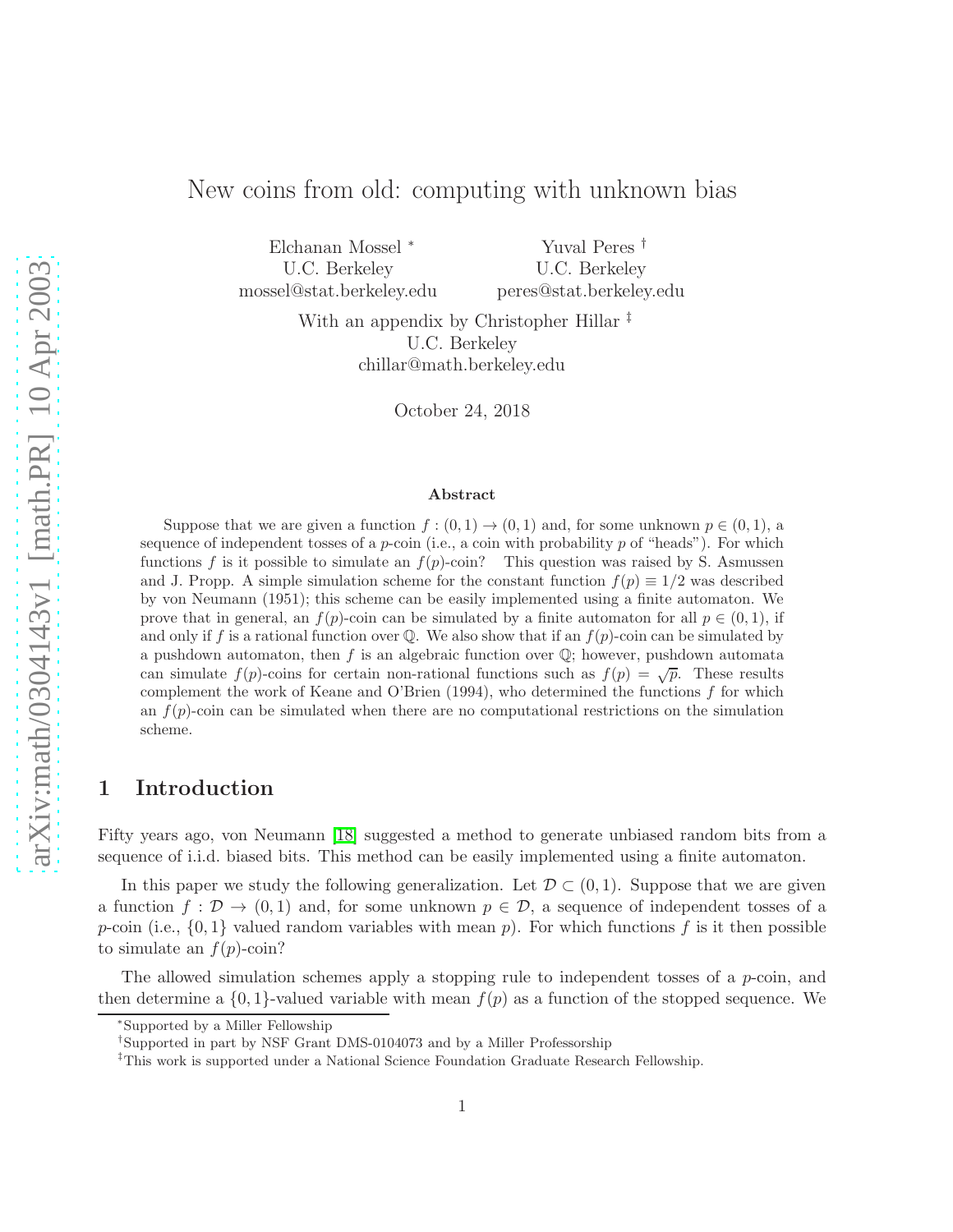emphasize that the scheme cannot depend on  $p$ . We are especially interested in simulation schemes that can be implemented by an automaton that receives the  $p$ -coin tosses as inputs, and outputs an  $f(p)$ -coin; see §1.2 for more formal definitions.

A special case of this question was raised in 1991 by S. Asmussen (see [\[10\]](#page-14-1)). We learned of the general problem from J. Propp (personal communication) who emphasized its computational aspects. The problem was considered in the context of Markov chain simulation by Glynn and Henderson [\[8\]](#page-14-2).

In our main result we prove

<span id="page-1-1"></span>**Theorem 1.1.** Let  $\mathcal{D} \subset (0,1)$  and  $f : \mathcal{D} \to (0,1)$ . Then an  $f(p)$ -coin for  $p \in \mathcal{D}$  can be simulated using a finite automaton from independent tosses of a p-coin, if and only if f is the restriction to D of a rational function F over  $\mathbb Q$ , such that  $0 < F(x) < 1$  for  $0 < x < 1$ .

Later using the result of the appendix we prove:

<span id="page-1-0"></span>**Theorem 1.2.** Let  $f:(0,1) \rightarrow (0,1)$ . If an  $f(p)$ -coin can be simulated from tosses of a p-coin by a pushdown automaton for all  $p \in (0,1)$ , then f is an algebraic function over  $\mathbb{Q}$ ; i.e., there exists a non-zero polynomial  $P \in \mathbb{Q}[X, Y]$  such that  $P(f(p), p) = 0$  for all  $p \in [0, 1]$ .

In §3.2 we describe pushdown automata that can simulate  $f(p)$ -coins for certain non-rational functions such as  $f(p) = \sqrt{p}$ .

Our results complement the work of Keane and O'Brien (1994), who considered the simulation problem without any computational restrictions. They showed that the functions  $f : \mathcal{D} \to (0,1)$  for which an  $f(p)$ -coin can be simulated (in principle) are precisely the constants, and all continuous functions on D that satisfy  $\min(f(x), 1 - f(x)) \ge \min(x, 1 - x)^n$  for some  $n \ge 1$  and all  $x \in \mathcal{D}$ .

### 1.1 Examples

Here are some examples - see Figure 1.



Figure 1: Simulating an unbiased coin,  $p^2$  and  $\frac{p^2}{n^2+1}$  $p^2+(1-p)^2$ 

•  $f(p) = 1/2$ . This is achievable by Von Neumann's trick: toss the p coin twice and let x and y be the outcome. If  $xy = 01$  output 0, if  $xy = 10$  declare 1; otherwise, do not declare and toss again. This is the leftmost automaton.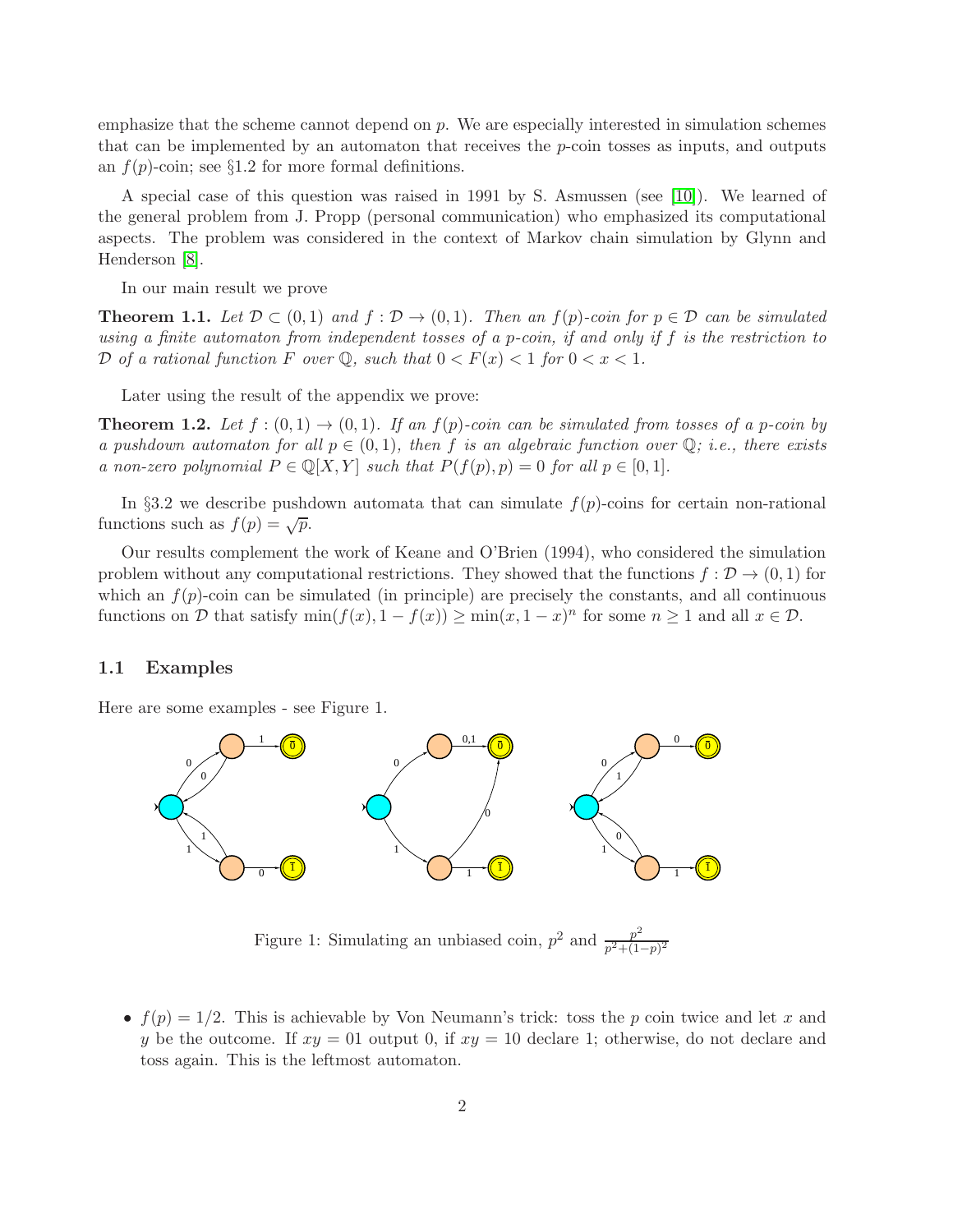- $f(p) = p^2$ . Toss the p-coin twice. If it's 11 declare 1, otherwise declare 0. This is the automaton in the middle.
- $f(p) = \frac{p^2}{p^2 + (1-p^2)}$  $\frac{p}{p^2+(1-p)^2}$ . Toss the *p*-coin twice until you get 00 or 11. In the first case, declare 0, in the second declare 1. This is the automaton on the right.
- $f(p) = \sqrt{p}$ . Theorem [2.2](#page-4-0) implies that this function cannot be simulated by a finite automaton. In Section [3](#page-8-0) we construct a pushdown automaton which simulates f.
- Our main result implies that there is no infinite set  $\mathcal D$  such that a 2p-coin can be simulated by a finite automaton for all  $p \in \mathcal{D}$  from tosses of a p-coin.

### 1.2 Formal definitions

Denote by  $\{0,1\}^*$  the set of all finite binary strings, and call any subset of  $\{0,1\}^*$  a *language*. Say that a language L has the prefix property if there is no pair of distinct strings  $u, v \in L$  such that u is a prefix of  $v$ .

For any binary string w, write  $P_p[w] = p^{n_1(w)}(1-p)^{n_0(w)}$ , where  $n_i(w)$  is the number of i's in w and let  $\mathbf{P}_p(L) = \sum_{w \in L} \mathbf{P}_p(w)$  for any language L.

**Definition 1.3.** Let  $f : \mathcal{D} \to [0,1]$  where  $\mathcal{D} \subset (0,1)$ .

- A simulation of f is a pair of disjoint languages  $L_0, L_1 \subset \{0, 1\}^*$  such that  $L_0 \cup L_1$  has the prefix property and for all  $p \in \mathcal{D}$  we have  $P_p[L_1] = f(p)$  and  $P_p[L_0 \cup L_1] = 1$  and  ${\bf P}_p[L_1] = f(p).$
- A simulation of f by a finite automaton, is a simulation  $(L_0, L_1)$  of f such that there exists a finite automaton which outputs 0 for the language  $L_0$  and outputs 1 for the language  $L_1$ . An analogous definition applied to simulation by a pushdown automaton or a Turing machine.

<span id="page-2-0"></span>Definition 1.4. A finite automaton is defined by

- A set of states S with a start state  $s_0 \in S$ .
- An alphabet which we fix to be  $\{0,1\}$ ,
- A transition function  $\delta: S \times \{0,1\} \to S$ ,  $\delta(s,b)$  is the state the automaton is, given that it was in state s and the current input symbol is b. For a string  $w = w_1 \dots w_k \in \{0,1\}^*$  we let  $\delta(s, w)$  be defined inductively by  $\delta(s, w_1 \dots w_k) = \delta(\delta(s, w_1), w_2 \dots w_k)$ .
- Two disjoint sets of final states  $S_0$  and  $S_1$ . The automaton stops whenever it is in  $s \in S_0 \cup S_1$ (formally, for all  $s \in S_0 \cup S_1$  and  $b \in \{0,1\}$ , it holds that  $\delta(s,b) = s$ ). If it stopped at  $S_0$ , then the output is 0; if it stopped in  $S_1$ , then the output is 1.

This is a slight variation of the standard definition (see e.g. [\[6\]](#page-14-3)) where the automaton stops when the it gets to the end of the input. Here, the input is unbounded.

Letting  $L_i$  be the strings in  $\{0,1\}^*$  for which the automaton stops at  $S_i$ , the automaton will define a simulation of a function  $f:(0,1) \to (0,1)$ , if  $\mathbf{P}_p[L_0 \cup L_1] = 1$ . Note that  $L_0$  and  $L_1$  are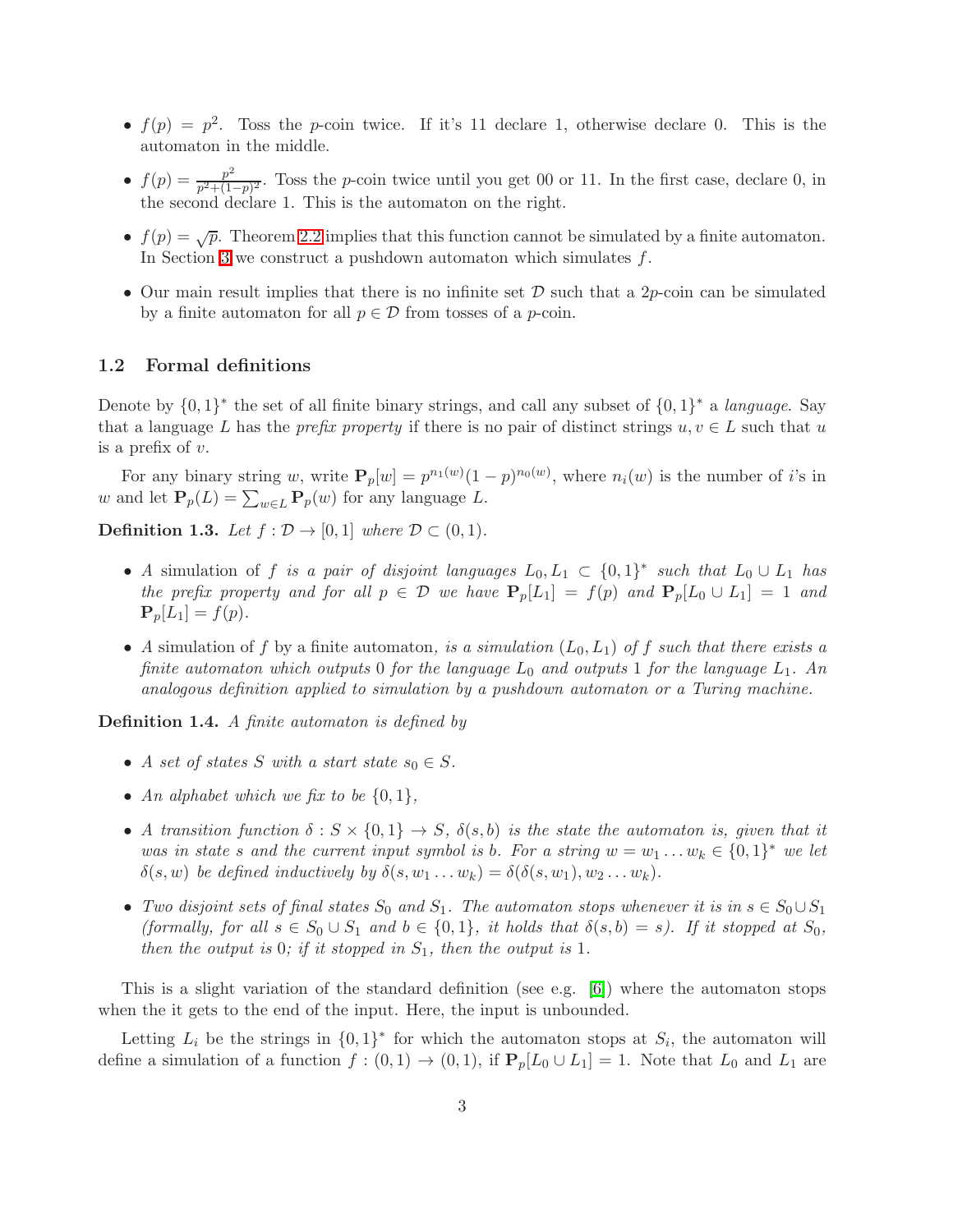both regular languages, and  $L_0 \cup L_1$  has the prefix property. Moreover, for every pair of disjoint regular languages  $L_0$  and  $L_1$  with the prefix property, using a standard product construction, it easy to write down an automaton as in Definition [1.4](#page-2-0) which outputs 0 for  $L_0$  and 1 for  $L_1$ .

Note that in Figure 1, for the leftmost automaton,  $L_0 = (00+11)^*01$ ,  $L_1 = (00+11)^*10$ ; for the middle automaton,  $L_0 = 11(0+1)^*$ ,  $L_1 = (00+01+10)(0+1)^*$ ; and for the rightmost automaton,  $L_0 = (01 + 10)^* 00, L_1 = (01 + 10)^* 11.$ 

The definition below is a slight variation of the standard definition of Pushdown automata (see e.g. [\[6\]](#page-14-3) for the standard definition).

**Definition 1.5.** A Pushdown automaton over the alphabet  $\{0, 1\}$  is defined by

- A set of states S with a start state  $s_0 \in Q$ .
- A stack alphabet  $\Lambda$ .
- A stack  $T \in \Lambda^*$  which is initialized as the non-empty string  $\tau$ .
- A transition function  $(\delta, \eta) : S \times \{0,1\} \times \Lambda \to S \times \Lambda^*$ . The first coordinate,  $\delta(s, b, \tau)$ , is the new state of the automaton given that it was in state s, the current input symbol is b and that the symbol at the top of the stack is  $\tau$ . After this transition the symbol at the top of the stack is replaced by the string in the second coordinate of  $n(s, b, \tau)$ .
- Two disjoint sets of final states  $S_0$  and  $S_1$ . The automaton stops when the stack is empty. If the automaton stops at a state of  $S_0$ , the output is 0, and if it stops at a state of  $S_1$ , the output is 1.

Note that if  $L_0(L_1)$  are the languages where the automaton output 0 (1), then  $L_0$  and  $L_1$  are context free languages, and  $L_0 \cup L_1$  has the prefix property.

### 1.3 Motivation and related models

Our results have a similar flavor to classical results of the Chomsky Schützenberger theory  $[4]$  - thus a relationship is established between the strength of a computation model and algebraic properties of the outputs generated by this model. We discuss some of the connections in more detail in subsections [3.1](#page-8-1) and [4.1.](#page-12-0)

The model we introduce in this paper has also some interesting relationships with the theory of computability [\[7,](#page-14-5) [13\]](#page-14-6) as in both models the interest is in "real" inputs and outputs. In particular for both models, the input is unbounded. See Subsection [4.2](#page-12-1) for a more formal discussion.

Finally a major motivation for studying this model is the theory of exact sampling, see e.g. [\[2,](#page-13-0) [1,](#page-13-1) [15,](#page-14-7) [16\]](#page-14-8). In the theory of exact sampling the aim is to sample (exactly) from a certain complicated distribution given a simpler given distribution. Thus the problem is a basic problem in the theory of exact sampling. In Subsection [4.3](#page-12-2) we give a (toy) example which illustrating how our results may be used for exact sampling.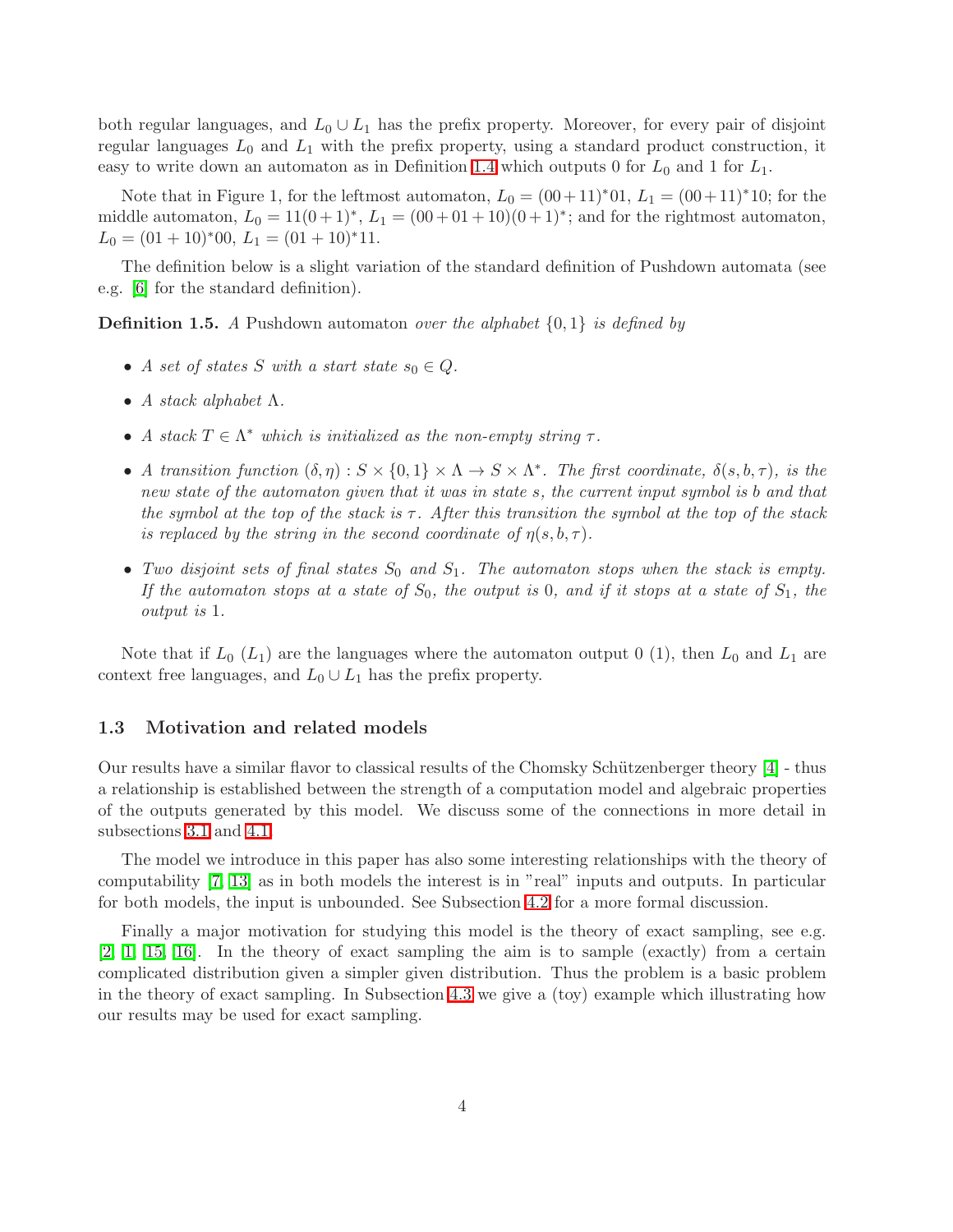### 1.4 Paper plan

In Section [2](#page-4-1) we prove Theorem [2.2](#page-4-0) and its generalizations to collections of coins, dice etc. In Section [3](#page-8-0) we prove Theorem [1.2](#page-1-0) and show how using a push-down automaton, it is possible to simulate non-rational constants and functions. In Section [4](#page-12-3) we discuss the relationships with the theory of languages and their formal power series, the theory of computability, exact sampling and suggest some open problems.

# <span id="page-4-1"></span>2 Rationality and finite automata

A sub-family of the coins which can be simulated via finite-automata are those which can be simulated via blocks. Von Neumann's trick consists of reading 2 bit blocks until 01 or 10 are reached, and then deciding 0 for 01 and 1 for 10. Block simulation is a generalization of this procedure defined as follows

**Definition 2.1.** A block simulation of f, is a simulation of f of the following form. Let  $A_0$  and  $A_1$  be disjoint subsets of  $\{0,1\}^k$ , and  $A' = \{0,1\}^k \setminus (A_0 \cup A_1)$ . The simulation procedure has  $L_0 = (\sum_{w \in A'} w)^* (\sum_{w \in A_0} w)$  and  $L_1 = (\sum_{w \in A'} w)^* (\sum_{w \in A_1} w)$ . In other words, the procedure reads a k bit string w. If  $w \in A_0$ , the procedure outputs 0, if  $w \in A_1$  the procedure outputs 1; otherwise the procedure discards w and reads a new k bit string.

Below we prove the following theorem which immediately implies Theorem [1.1.](#page-1-1)

<span id="page-4-0"></span>**Theorem 2.2.** Let  $\mathcal{D} \subset (0,1)$ . For  $f : \mathcal{D} \to (0,1)$  the following are equivalent.

- I f can be block simulated.
- II f can be simulated via a finite automaton.
- III f is the restriction to D of a a rational function F over Q such that  $0 < F(p) < 1$  for all  $p \in (0, 1)$ .

Note that  $I \Rightarrow II$  is trivial. The implication  $II \Rightarrow III$  is fairly easy. We know of no way of proving  $II \Rightarrow I$  directly. Instead, we prove  $III \Rightarrow I$ . We know of no simple bound in terms of f on the size of automaton (or block) needed in order to simulate  $f$ , although there exists a simple algorithm for constructing an automaton that simulates f.

### <span id="page-4-2"></span>2.1 Finite automation  $\Rightarrow$  Rationality

**Proposition 2.3.** Let  $\mathcal{D} \subset (0,1)$ . If a finite automator  $\Sigma$  simulates  $f : \mathcal{D} \to (0,1)$ , then f is the restriction to D of a rational function F over  $\mathbb Q$  such that  $0 < F(p) < 1$  for all  $p \in (0,1)$ . Moreover if  $\Sigma$  has n states, then  $F(p) = g(p)/h(p)$ , where  $g(p), h(p) \in \mathbb{Z}[p]$  and g and h are of degree at most  $n$ .

<span id="page-4-3"></span>The proof applies the maximum principle for harmonic functions on directed graphs.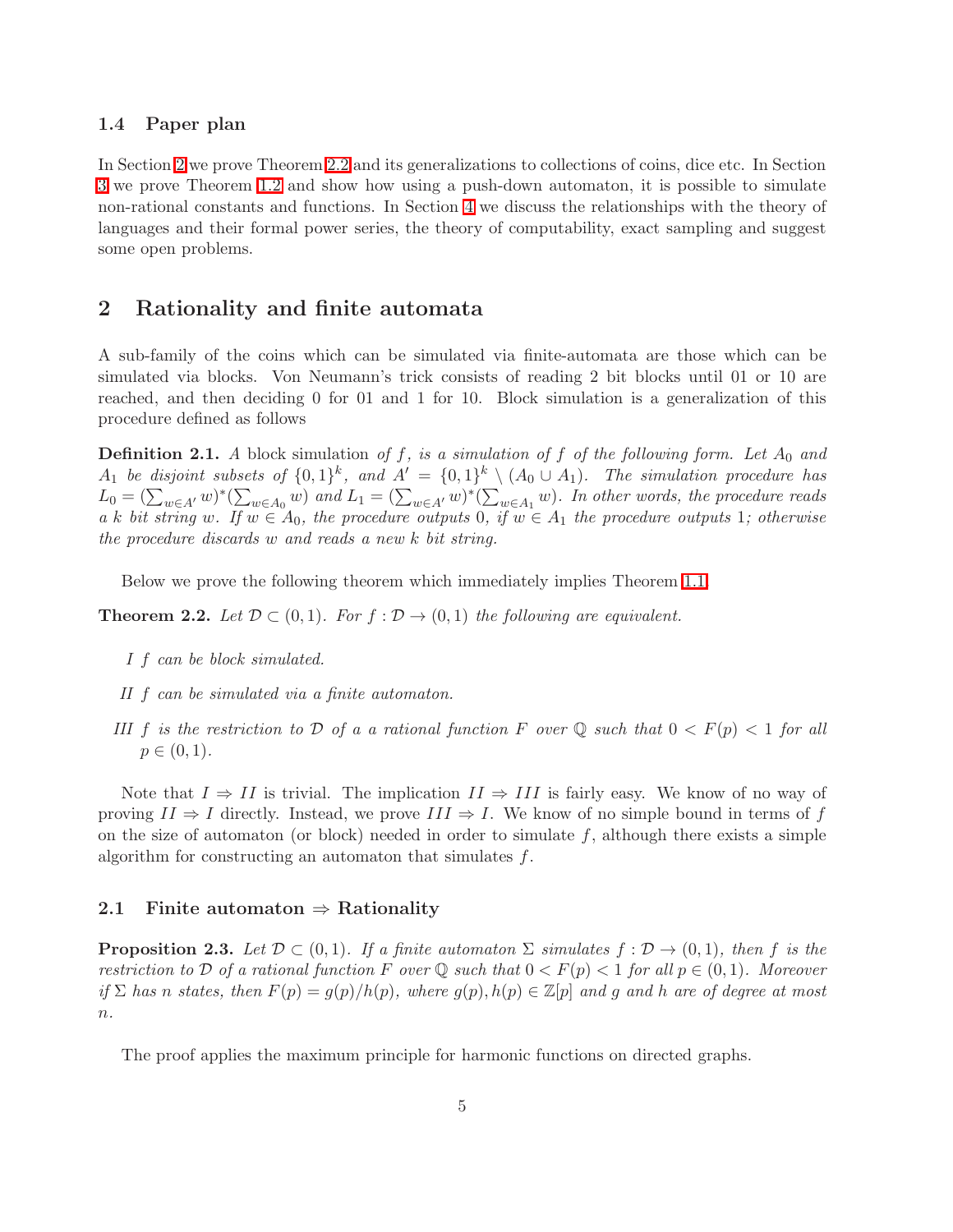**Lemma 2.4.** Let  $\Sigma$  be a finite automaton and R a set of states such that for all  $s \in S$ , there exists  $w \in \{0,1\}^*$ , such that  $\delta(s, w) \in R$ . Let  $0 < p < 1$  and  $f : S \to \mathbb{R}$  be harmonic, so for all s it holds that  $f(s) = pf(\delta(s, 1)) + (1 - p)f(\delta(s, 0))$ . Then f achieves its maximum and minimum in R. Moreover, given the values of f in R, the values of f in S are uniquely determined.

*Proof.* Note first that the last assertion follows from the first one, as if  $f_1$  and  $f_2$  are two harmonic functions which have the same value on R, then  $f_1 - f_2$  is harmonic and has the value 0 on R, which implies by the first assertion that max  $f_1 - f_2 = \min f_1 - f_2 = 0$ , or  $f_1 = f_2$ .

In order to prove the first assertion, let  $m = \max f$ . Note that if  $f(s) = m$ , then  $f(\delta(s, 0)) =$  $f(\delta(s,1)) = m$ . Letting  $w \in \{0,1\}^*$  be such that  $\delta(s, w) \in R$ , we obtain  $f(\delta(s, w)) = m$  as needed.  $\Box$ 

**Proof of Proposition [2.3:](#page-4-2)** Suppose that f can is simulated by a finite automaton  $\Sigma$ . Let S' be the set of states s such that there exists  $w \in \{0,1\}^*$  with  $\delta(s_0, w) = s$ . Clearly, we may remove from the automaton all the states not in  $S'$  (redefining  $\delta$  by restriction) and still obtain a finite automaton which simulates  $f(p)$ . By the assumption that  $P_p[L_0 \cup L_1] = 1$ , it follows that for all  $s \in S'$ , there exists  $w \in \{0,1\}^*$  such that  $\delta(s, w) \in S_0 \cup S_1$ . From now on we assume that  $S = S'$ .

Note that since for all  $s \in S$ , there exists  $w \in \{0,1\}^*$  such that  $\delta(s, w) \in S_0 \cup S_1$ , it follows that  $P_p[L_0 \cup L_1] = 1$  for all  $0 < p < 1$ . Therefore the function f is the restriction of the function  $F(p) = \mathbf{P}_p[L_1]$  to  $\mathcal{D}$ .

Suppose that  $F(s; p)$  satisfies  $F(s; p) = 0$  for  $s \in S_0$ , and  $F(s; p) = 1$  for  $s \in S_1$ . For all other s, assume that

$$
F(s; p) = pF(\delta(s, 1); p) + (1 - p)F(\delta(s, 0); p).
$$

By Lemma [2.4,](#page-4-3) the function  $F(s; p)$  is uniquely determined by these equations. This implies that  $F(s_0; p) = F(p)$ . Since  $F(p)$  is uniquely determined by a collection of linear equation with coefficients in  $\mathbb{Z}[p]$ , it follows by Cramer's rule that  $F(p)$  may be written as the ratio of two determinants in  $\mathbb{Z}[p]$ , and therefore  $F(p) = g(p)/h(p) \in \mathbb{Q}(p)$ , where the degrees of g and h are at most the number of states of the automaton, as needed.

### 2.2 Block Simulation

<span id="page-5-1"></span>In this subsection we study what can be simulated by blocks.

**Proposition 2.5.** f can be simulated using a block procedure if and only if f can be written as  $D(p)/E(p)$  where

<span id="page-5-0"></span>
$$
D(p) = \sum_{i=0}^{k} d_i p^i (1-p)^{k-i},
$$
  
\n
$$
E(p) = \sum_{i=0}^{k} e_i p^i (1-p)^{k-i},
$$
\n(1)

and for all *i*, the coefficients  $d_i$  and  $e_i$  are integers such that  $0 \leq d_i \leq e_i$ .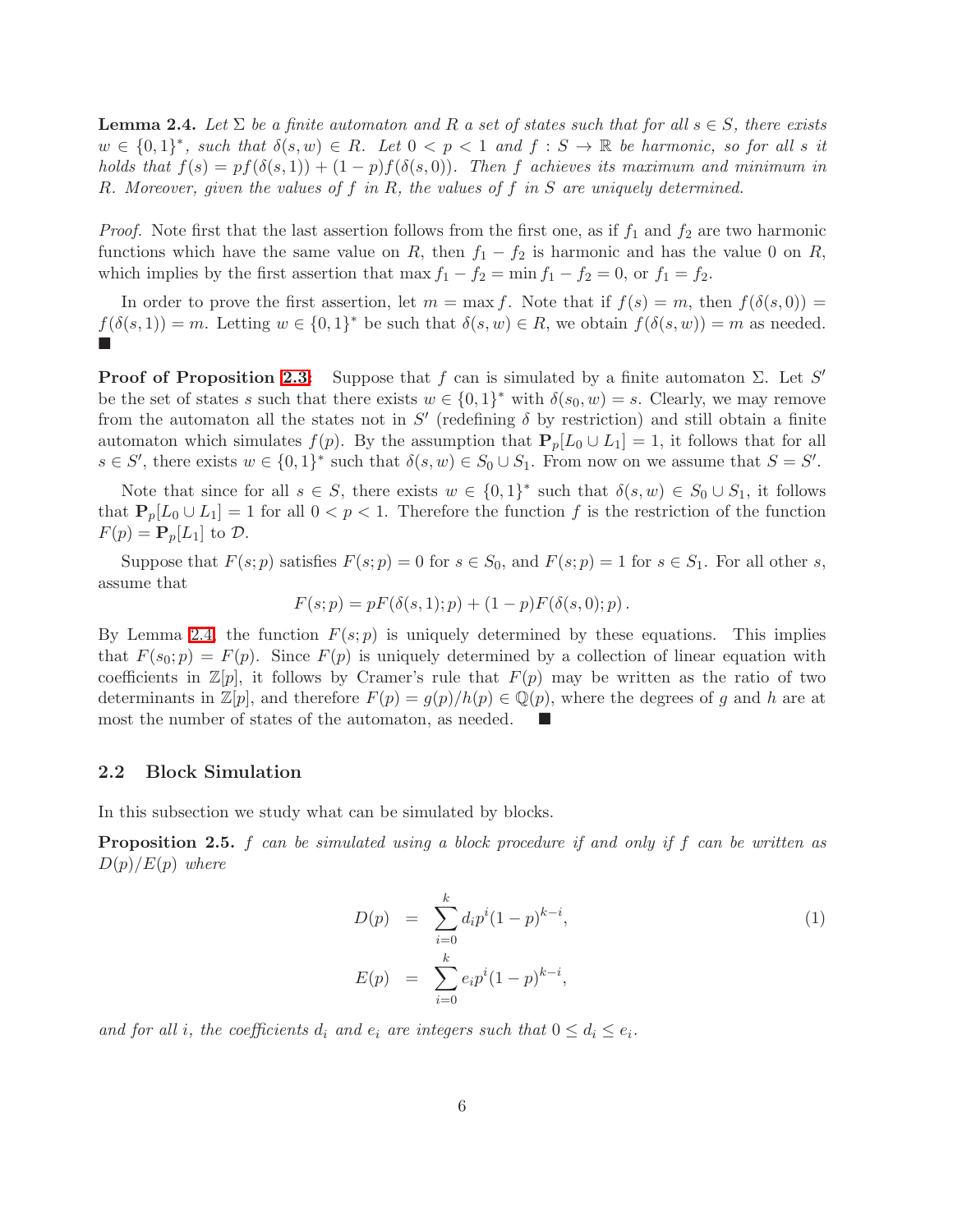*Proof.* Suppose that f is block simulated. For a string  $w \in \{0,1\}^*$ , we write  $n_1(w)$  for the number of 1s in w. Then

$$
f(p) = \mathbf{P}_p[L_1] = \frac{\sum_{w \in A_1} \mathbf{P}_p[w]}{\sum_{w \in A_0 \cup A_1} \mathbf{P}_p[w]} = \frac{\sum_{i=0}^k d_i p^i (1-p)^{k-i}}{\sum_{i=0}^k e_i p^i (1-p)^{k-i}},
$$

where

$$
d_i = \# \{ w \in A_1 : n_1(w) = i \},
$$

and

$$
e_i = \#\{w \in A_1 \cup A_0 : n_1(w) = i\},\
$$

satisfy that  $0 \leq d_i \leq e_i$ , as needed.

For the other direction, suppose that  $f(p) = D(p)/E(p)$ , where D and E satisfy [\(1\)](#page-5-0). Let r be a number such that  $e_i \leq {k \choose i}$  $\binom{k}{i}\binom{2r}{r}$  for all *i*. For each *i*, fix a bijection  $B_i$  from

$$
\{w \in \{0,1\}^k : n_1(w) = i\} \times \{v \in \{0,1\}^{2r} : n_1(v) = r\}
$$

to  $\{1, \ldots, \binom{k}{i}$  $\binom{k}{i}\binom{2r}{r}$ .

The sets  $A_0$  and  $A_1$  are subsets of  $\{0,1\}^k \times \{0,1\}^{2r}$ , defined as follows.  $A_1$  is defined as

$$
\bigcup_{i=0}^{k} \{(v, w) : n_1(v) = i, n_1(w) = r, \text{ and } B_i(v, w) \le d_i\}
$$

and  $A_0$  as

$$
\bigcup_{i=0}^{k} \{(v, w) : n_1(v) = i, n_1(w) = r, \text{ and } d_i < B_i(v, w) \le e_i\}.
$$

So

$$
\mathbf{P}_p[A_1] = p^r (1-p)^r \sum_{i=0}^k d_i p^i (1-p)^{k-i},
$$
  

$$
\mathbf{P}_p[A_0 \cup A_1] = p^r (1-p)^r \sum_{i=0}^k e_i p^i (1-p)^{k-i},
$$

and therefore,

$$
\mathbf{P}[L_1] = \frac{\mathbf{P}_p[A_1]}{\mathbf{P}_p[A_0 \cup A_1]} = f(p),
$$

as needed.

### 2.3 Rationality  $\Rightarrow$  Finite automaton

<span id="page-6-0"></span>In this section we prove Theorem [2.2.](#page-4-0) The proof is based on a beautiful theorem by  $P'$ olya [\[11\]](#page-14-9) (see [\[9\]](#page-14-10), 57–59). We let  $\Delta^s$  denote the open s-simplex of probability distributions,

$$
\Delta^s = \{ p \in (0,1)^{s+1} : \sum_{i=1}^{s+1} p_i = 1 \}.
$$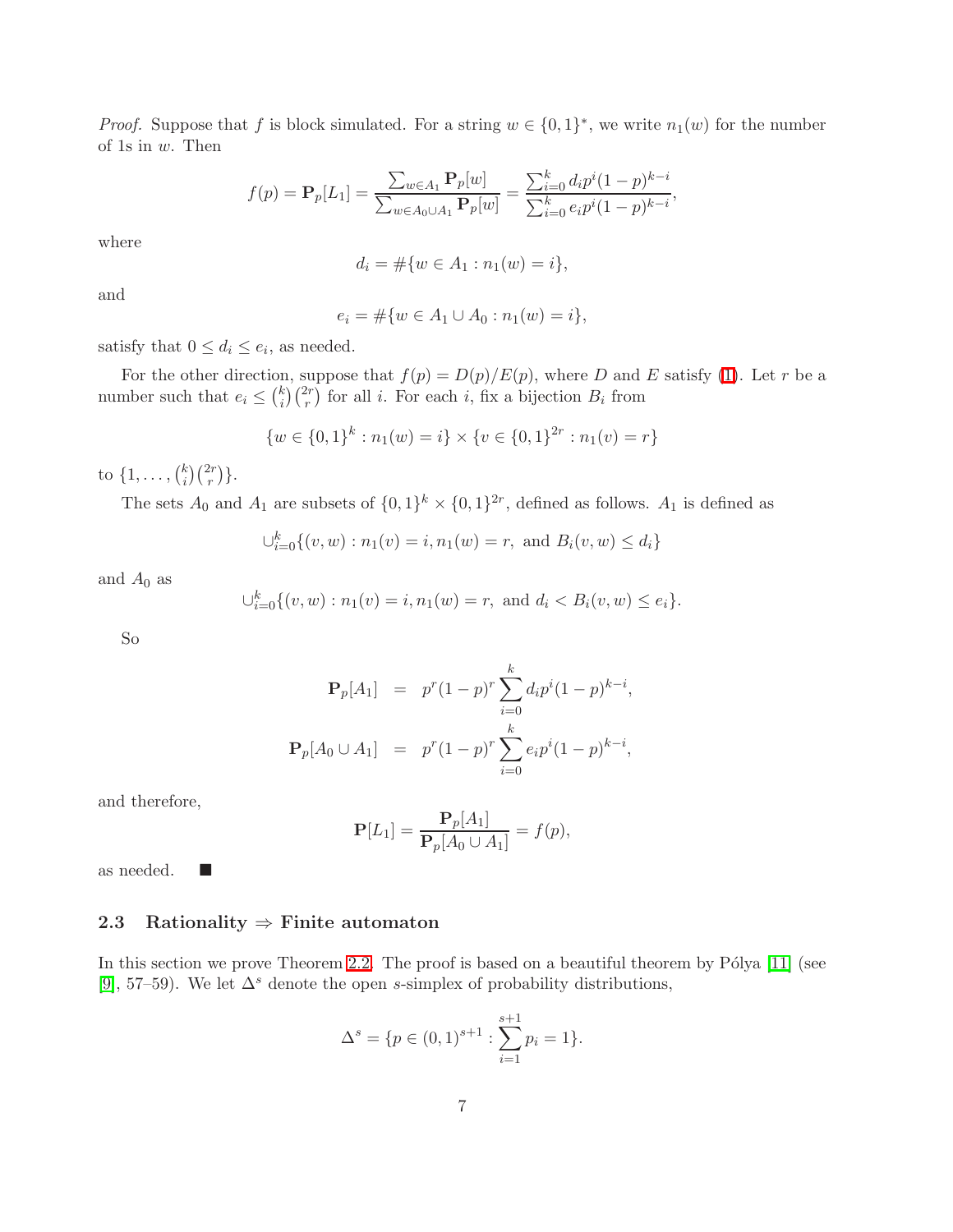**Theorem 2.6 (Pólya [\[11\]](#page-14-9)).** Let  $f : \Delta^{s-1} \to \mathbb{R}$  be homogeneous and positive polynomial in the variables  $p_1, \ldots, p_s$ . Then for all sufficiently large n, all the coefficients of  $(p_1 + \ldots + p_s)^n f(p_1, \ldots, p_s)$ are positive.

<span id="page-7-0"></span>**Lemma 2.7.** Let  $f:(0,1) \rightarrow (0,1)$  be a rational function. Then there exist polynomials d and e

$$
d(p) = \sum_{i=0}^{k} d_i p^i (1-p)^{k-i},
$$
  
\n
$$
e(p) = \sum_{i=0}^{k} e_i p^i (1-p)^{k-i},
$$
\n(2)

where for all *i*, the coefficients  $d_i$  and  $e_i$  are integers such that  $0 \leq d_i \leq e_i$ , and  $f(p) = d(p)/e(p)$ .

*Proof.* As  $f(p)$  is a rational function it may be written in the form  $\overline{D}(p)/\overline{E}(p)$ , where  $\overline{D}(p) \in \mathbb{Z}[p]$ and  $\overline{E}(p) \in \mathbb{Z}[p]$  are relatively prime polynomials. Since  $0 < f(p)$  for all  $0 < p < 1$ , it follows that  $\overline{D}(p)$  and  $\overline{E}(p)$  do not change sign in the interval  $(0, 1)$ . Without loss of generality we assume that  $\overline{D}(p) > 0$  and  $\overline{E}(p) > 0$  for all  $p \in (0,1)$ . Note furthermore that if  $\overline{D}(p) = \sum_{i=0}^{k} a_i p^i$  and  $\overline{E}(p) =$  $\sum_{i=0}^{k} b_i p^i$ , then we may define homogeneous polynomials  $D(p,q)$  and  $E(p,q)$  of degree k, by letting  $D(p,q) = \sum_{i=0}^{k} a_i p^i (p+q)^{k-i}$ , and  $E(p,q) = \sum_{i=0}^{k} b_i p^i (p+q)^{k-i}$ . Note that  $\overline{D}(p) = D(p, 1-p)$ and  $\overline{E}(p) = E(p, 1-p)$ . Let us rewrite,

$$
D(p,q) = \sum_{i=0}^{k} d_i p^i q^{k-i},
$$
  
\n
$$
E(p,q) = \sum_{i=0}^{k} e_i p^i q^{k-i}.
$$
\n(3)

The polynomials  $D(p,q), E(p,q)$  and  $E(p,q) - D(p,q)$  are all positive homogeneous polynomials. Therefore by Theorem [2.6,](#page-6-0) if follows that there exists an n such that letting  $d(p, q) = (p+q)^n D(p, q)$ and  $e(p,q) = (p+q)^n E(p,q)$ , the polynomials d,e and  $e-d$  all have positive coefficients as polynomials in p and q. Writing  $f(p) = d(p, 1-p)/e(p, 1-p)$  we obtain the required result.

**Proof of Theorem [2.2:](#page-4-0)** The implication  $I \Rightarrow II$  is trivial, the implication  $II \Rightarrow III$  follows from Proposition [2.3,](#page-4-2) while  $III \Rightarrow I$  follows from Lemma [2.7](#page-7-0) together with Proposition [2.5.](#page-5-1)

### 2.4 Extensions to dice and other  $k$ -sided coins

In this subsection we discuss generalizations of the problem to k-sided coins, such as dice. A simulation of  $f = (f_1, \ldots, f_t) : \Delta^s \to \Delta^t$ , is a collection of t disjoint languages property  $(L_1, \ldots, L_t)$ over the alphabet  $\Sigma = \{1, \ldots, s\}$ , such that  $\cup_{i=1}^t L_i$  has the prefix property and  $\mathbf{P}_p[L_i] = f_i(p)$  for all  $p \in \Delta^s$ . The definition of simulation via finite/pushdown automata and Turing machines naturally extend to this setting. The continuity results of [\[10\]](#page-14-1) extend to the more general setting as well.

**Proposition 2.8.** If a finite automaton simulates  $f: \Delta^s \to \Delta^t$ , then f is a rational function over  $\mathbb Z$  (i.e.  $f_i(p)$  is a rational function over  $\mathbb Z$  for all  $1 \leq i \leq t+1$ ).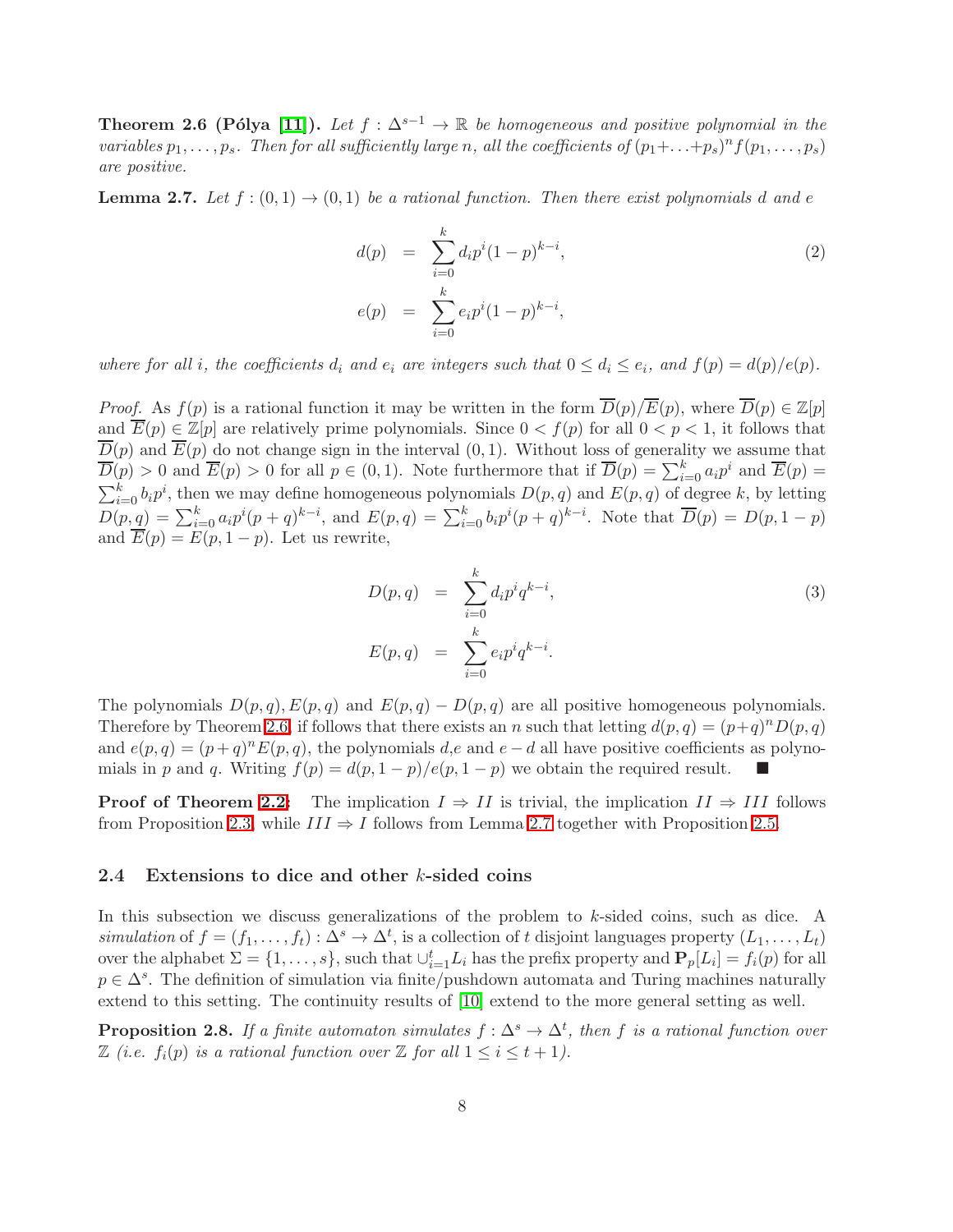<span id="page-8-2"></span>*Proof.* Repeat the proof of Proposition [2.3](#page-4-2) for each of the  $f_i$ 's.  $\blacksquare$  .

Repeating the proof of Theorem [2.2,](#page-4-0) we see that

**Theorem 2.9.** Any rational function  $f : \Delta^s \to \Delta^1$  can be simulated via blocks.

From which we conclude that

**Corollary 2.10.** Any rational function  $f : \Delta^s \to \Delta^t$  can be simulated via blocks.

*Proof.* The proof is by induction on t. The case  $t = 1$  is covered by Theorem [2.9.](#page-8-2) Suppose  $t > 1$ , and let  $(f_1, \ldots, f_{t+1}) : \Delta^s \to \Delta^t$  be a rational function. By Theorem [2.9,](#page-8-2) there exists a block simulation  $(A_1, A_2) \subset (\Sigma^k)^2$  for  $(f_1, 1 - f_1)$ , and by the induction hypothesis there exists a block simulation  $(B_1, ..., B_t) \subset (\Sigma^r)^t$  for  $(f_2/(1 - f_1), ..., f_{t+1}/(1 - f_1))$ . Taking

$$
(A_1 \times \Sigma^r, A_2 \times B_1, A_2 \times B_2, \dots, A_2 \times B_t) \subset (\Sigma^{r+k})^{t+1},
$$

<span id="page-8-0"></span>we obtain a block simulation for  $(f_1, \ldots, f_{t+1})$  as needed.

### 3 Pushdown automata

We now prove Theorem [1.2.](#page-1-0) We begin by showing that if f is simulated by a pushdown automaton, then  $f$  is the unique solution of a set of polynomial equations. We then invoke the results of the appendix to deduce that  $f$  is an algebraic function. In Section [3](#page-8-0) we also construct pushdown automata which simulate non-rational functions such as  $f(p) = \sqrt{p}$ . We don't know if every algebraic  $f:(0,1) \rightarrow (0,1)$  can be simulated by a pushdown automaton.

#### <span id="page-8-1"></span>3.1 Pushdown automata and algebraic functions

The Chomsky-Schützenberger theory implies that if  $L_0$  and  $L_1$  are languages which are generated by unambiguous grammars and  $f(p) = \mathbf{P}_p[L_1]$ , then  $f(p)$  is an algebraic function. In this subsection we aim to prove algebraic properties of f even when  $L_0$  and  $L_1$  are inherently ambiguous.

Suppose  $\Sigma$  is a pushdown automaton which simulates a function f. Call  $(b, s) \in \Lambda \times S$  good, if when the automaton is at state s and the stack is bw (where b is at the top), then with probability 1 at some point the stack will be w. Call  $(b, s)$  bad otherwise. By the assumption that  $P_p[L_0 \cup L_1] = 1$ , it follows that starting at  $(s_0, \tau)$  it is impossible for the automaton to reach a state s with bw at the top of the stack, where  $(b, s)$  is bad. Thus we can redefine all transitions  $(b, s) \rightarrow (b'w', s')$ , where  $(b', s')$  is bad, in an arbitrary manner, and still obtain  $P_p[L_0 \cup L_1] = 1$ . Therefore, without loss of generality we may assume that all  $(b, s) \in \Lambda \times S$  are good.

Let  $\alpha(p;b,s,s'), \alpha: [0,1] \times \Lambda \times S \times S \to [0,1]$  be defined as follows. For  $w \in \Lambda^*$ , let  $\alpha(p;b,s,s')$ be the probability that given that currently the automaton is at state  $s$  and has in its stack bw (where b is at the top), at the first time that the content of the stack will be w, it will be at state s'. It is easily seen that  $\alpha(p;b,s,s')$  is well defined (does not depend on w). Moreover, by the assumption that all  $(b, s)$  are good, it follows that  $\sum_{s' \in S_0 \cup S_1} \alpha(p; b, s, s') = 1$ .

 $\Box$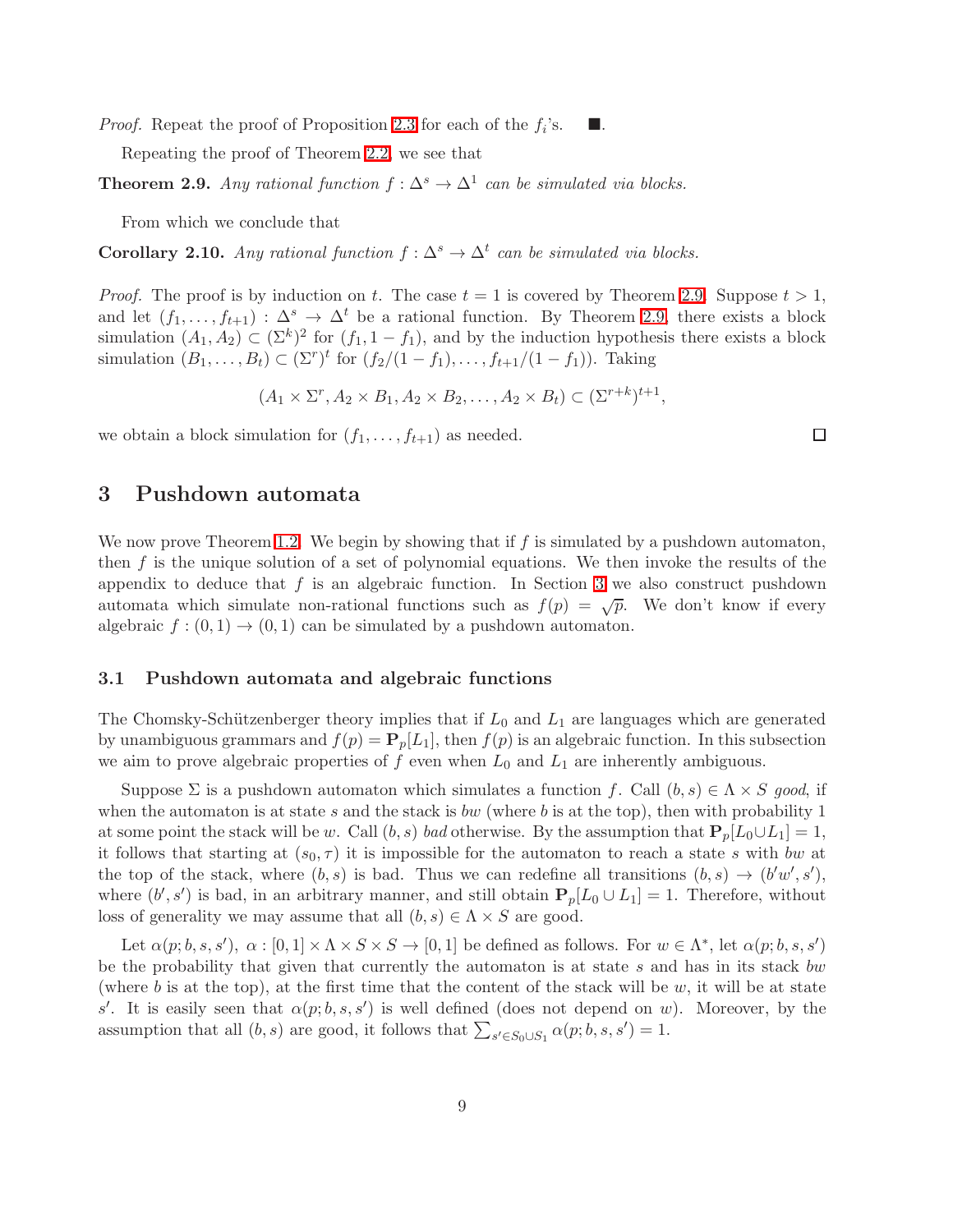<span id="page-9-3"></span>We extend the definition of  $\alpha$  to  $\tilde{\alpha}(p; u, s, s')$ ,  $\tilde{\alpha}: \Lambda^* \times S \times S \to [0, 1]$ , where  $\tilde{\alpha}(p; u, s, s')$  is the probability that given that currently the automaton is at state s and has in its stack  $uw$  (where  $u$ is above  $w$ ), at the first time that the content of the stack will be  $w$ , it will be at state  $s'$ . Note that if  $w = w_1 \dots w_r$ , then

$$
\tilde{\alpha}(p; w, s, s') = \sum \prod_{i=1}^{r} \alpha(p; w_i, s_i, s_{i+1}),\tag{4}
$$

where the sum is over all

<span id="page-9-4"></span>
$$
(s_1, s_2, \ldots, s_r, s_{r+1}) \in \{s\} \times S^{r-1} \times \{s'\},\
$$

and if  $\epsilon$  denotes the empty word, then

$$
\forall s, s' \in Q : \tilde{\alpha}(p; \epsilon, s, s') = 1_{\{s = s'\}}.
$$
\n
$$
(5)
$$

Note that if  $\tau$  is the initial word at the stack, then

$$
\mathbf{P}_p[L_1] = \sum_{s' \in S_1} \tilde{\alpha}(p; \tau, s_0, s'). \tag{6}
$$

Therefore if we could prove algebraic properties of the functions  $\alpha(p;b,s,s')$ , we will deduce algebraic properties of f.

<span id="page-9-0"></span>**Claim 3.1.** For all  $0 < p < 1$ ,  $\tilde{\alpha}(p; \cdot, \cdot, \cdot) : \Lambda^* \times S \times S \to \mathbb{R}$  is the unique bounded solution of the equations

$$
\forall w \in \Lambda^*, \forall b \in \Lambda, \forall s, s' \in Q: \tilde{\alpha}(p; bw, s, s') = p\tilde{\alpha}(p; \delta(s, 1, b)w, \eta(s, 1, b), s') + (1 - p)\tilde{\alpha}(p; \delta(s, 0, b)w, \eta(s, 0, b), s') ,
$$
\n
$$
(7)
$$

<span id="page-9-1"></span>
$$
\forall s, s' \in Q : \tilde{\alpha}(p; \epsilon, s, s') = 1_{\{s = s'\}} \ (\epsilon \ \text{is the empty word}). \tag{8}
$$

<span id="page-9-2"></span>Proof. By linearity, it suffices to prove that the zero function is the only bounded solution to [\(7\)](#page-9-0) with the boundary conditions

$$
\forall s, s' \in Q : \tilde{\alpha}(p; \epsilon, s, s') = 0.
$$
\n(9)

Fix  $(w, s) \in \Lambda^* \times Q$ . We will show that  $\tilde{\alpha}(p; w, s, s') = 0$ . Consider the random walk  $(W_t, S_t)_{w,s}$ defined on the graph  $\Lambda^* \times Q$ , where  $(W_0, S_0)_{w,s} = (w, s)$ . Given  $W_t = BU$ , where  $B \in \Lambda$ , the conditional probabilities for  $(W_{t+1}, S_{t+1})$  are given by

$$
(W_{t+1}, S_{t+1}) = \begin{cases} (\delta(S_t, 1, B)U, \eta(S_t, 1, B)) & \text{with probability } p, \\ (\delta(S_t, 0, B)U, \eta(S_t, 0, B)) & \text{with probability } 1 - p. \end{cases}
$$
(10)

If  $W_t$  is the empty word, then we let  $(W_{t+1}, S_{t+1}) = (W_t, S_t)$ . By definition, for all  $s' \in Q$ , the process  $\tilde{\alpha}(p;W_t, S_t, s')$  is a bounded martingale. The assumption that the pushdown automaton stops a.s. implies by  $(9)$  that the martingale converges to 0 a.s. (and therefore in  $L_1$ ). We therefore conclude that  $\tilde{\alpha}(p;W_t,S_t,s')$  is identically 0 as needed.  $\blacksquare$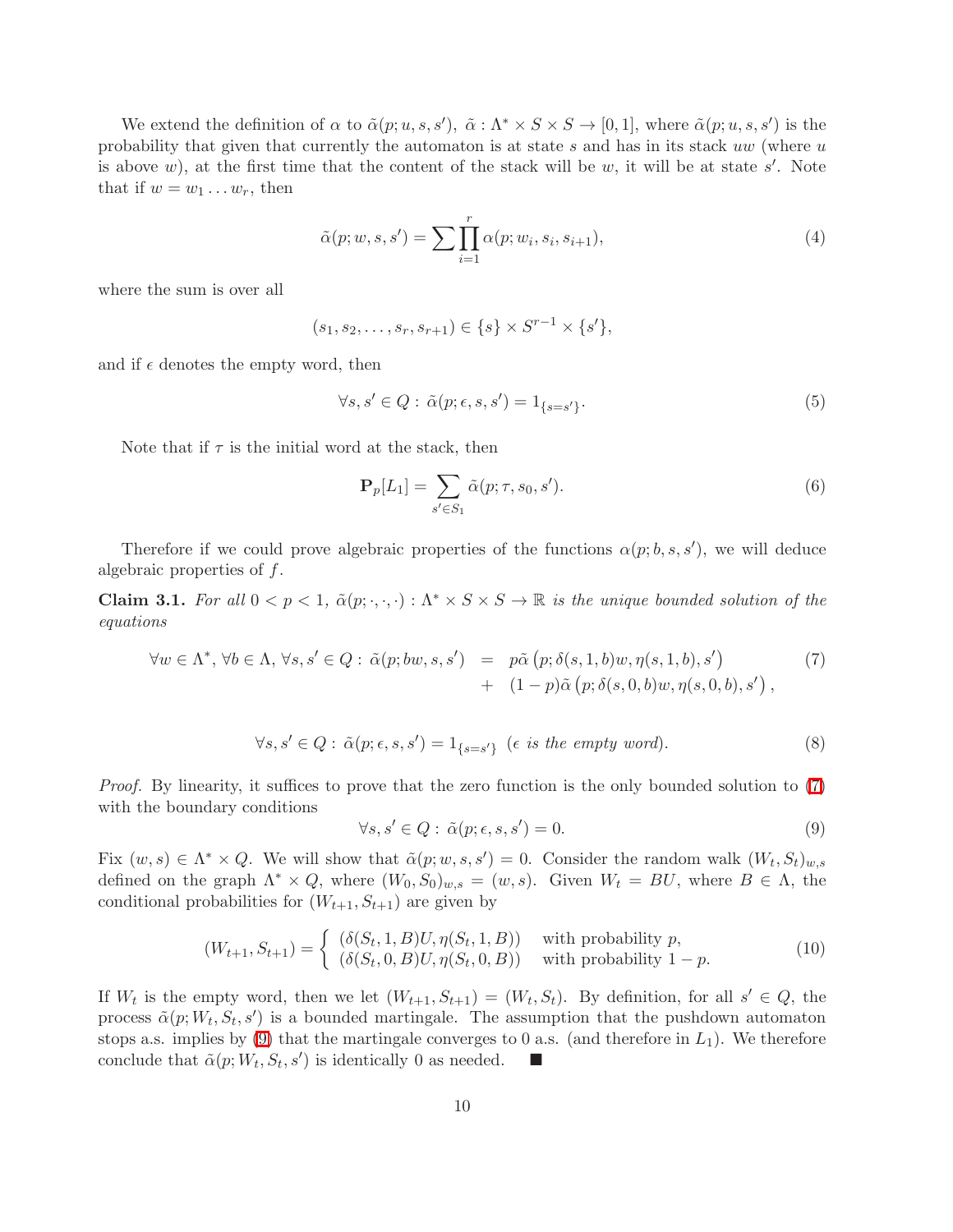Recall that given that the current state is s, and the top of the stack is b, with probability  $p$ the automaton will move to state  $s_1 = \delta(s, 1, b)$ , and instead of b, the top of the stack will contain  $\eta(s,1,b) = c_1 \dots c_r$ ; with probability  $1 - p$  the automaton will move to state  $\bar{s}_1 = \delta(s,0,b)$ , and instead of b, the top of the stack will contain  $\eta(s, 0, b) = \bar{c}_1 \dots \bar{c}_{\bar{r}}$ .

We can therefore write

$$
\alpha(p;b,s,s') = p\left(1_{\{r=0\}}1_{\{s_1=s'\}} + 1_{\{r>0\}}\tilde{\alpha}(p;c_1 \ldots c_r, s_1, s')\right) \n+ (1-p)\left(1_{\{\bar{r}=0\}}1_{\{\bar{s}_1=s'\}} + 1_{\{\bar{r}>0\}}\tilde{\alpha}(p;\bar{c}_1 \ldots \bar{c}_{\bar{r}}, s_1, s')\right),
$$
\n(11)

<span id="page-10-0"></span>Or

$$
\alpha(p;b,s,s') = p\left(1_{\{r=0\}}1_{\{s_1=s'\}}+1_{\{r>0\}}\sum_{i=1}^r \alpha(p;c_i,s_i,s_{i+1})\right) + (1-p)\left(1_{\{\bar{r}=0\}}1_{\{\bar{s}_1=s'\}}+1_{\{\bar{r}>0\}}\sum_{i=1}^{\bar{r}} \alpha(p;\bar{c}_i,\bar{s}_i,\bar{s}_{i+1})\right).
$$
\n(12)

where the first (second) sum is taken over all

$$
(s_1, ..., s_{r+1}) \in \{s_1\} \times S^{r-1} \times \{s'\},
$$
  
 $(\bar{s}_1, ..., \bar{s}_{r'+1}) \in \{\bar{s}_1\} \times S^{\bar{r}-1} \times \{s'\}.$ 

<span id="page-10-2"></span>Note that [\(12\)](#page-10-0) defines a set of algebraic equations in p and  $\{\alpha(p;b,s,s')\}_{b,s,s'}$ .

<span id="page-10-1"></span>**Claim 3.2.** For all  $0 < p < 1$ , there is a unique positive solution  $\alpha(p; \cdot, \cdot, \cdot) : [0, 1] \times \Lambda \times S \times S \to \mathbb{R}$ , to equations [\(12\)](#page-10-0) and

$$
\forall b \in \Lambda, \,\forall s \in Q: \sum_{s' \in Q} \alpha(p;b,s,s') = 1. \tag{13}
$$

Proof. In order to prove the claim it suffices to show that each positive solution to [\(12\)](#page-10-0) and [\(13\)](#page-10-1) defines a positive bounded solution to [\(7\)](#page-9-0) and [\(8\)](#page-9-2) via [\(4\)](#page-9-3) and [\(5\)](#page-9-4).

It is immediate to see that [\(12\)](#page-10-0) implies [\(7\)](#page-9-0). Moreover, [\(13\)](#page-10-1) implies by [\(4\)](#page-9-3) that for all  $w \in \Lambda^*$ and  $s \in Q$ , it holds that

$$
\sum_{s' \in Q} \tilde{\alpha}(p; w, s, s') = 1.
$$

and so  $\tilde{\alpha}$  is a bounded function as needed.

<span id="page-10-3"></span>**Proof of Theorem [1.2:](#page-1-0)** The result follows immediately from Claim [3.2](#page-10-2) by Theorem [A.1.](#page-15-0)

#### 3.2 Pushdown automata which simulate non-rational functions

In this subsection we construct a pushdown automaton which simulates a non-rational function. Let  $g:(0,1) \rightarrow (0,1/2)$  be a rational function. We'll construct a pushdown automata which simulates the function  $\gamma(p) = \frac{1-\sqrt{1-2g(p)}}{4g(p)}$  $\frac{1-2g(p)}{4g(p)}$ .

Taking  $g(p) = (1-p)/2$ , we obtain  $\gamma(p) = (1-\sqrt{p})/(1-p)$  - thus using a product construction, it is easy to construct a pushdown automaton simulating the function  $f(p) = \sqrt{p}$ .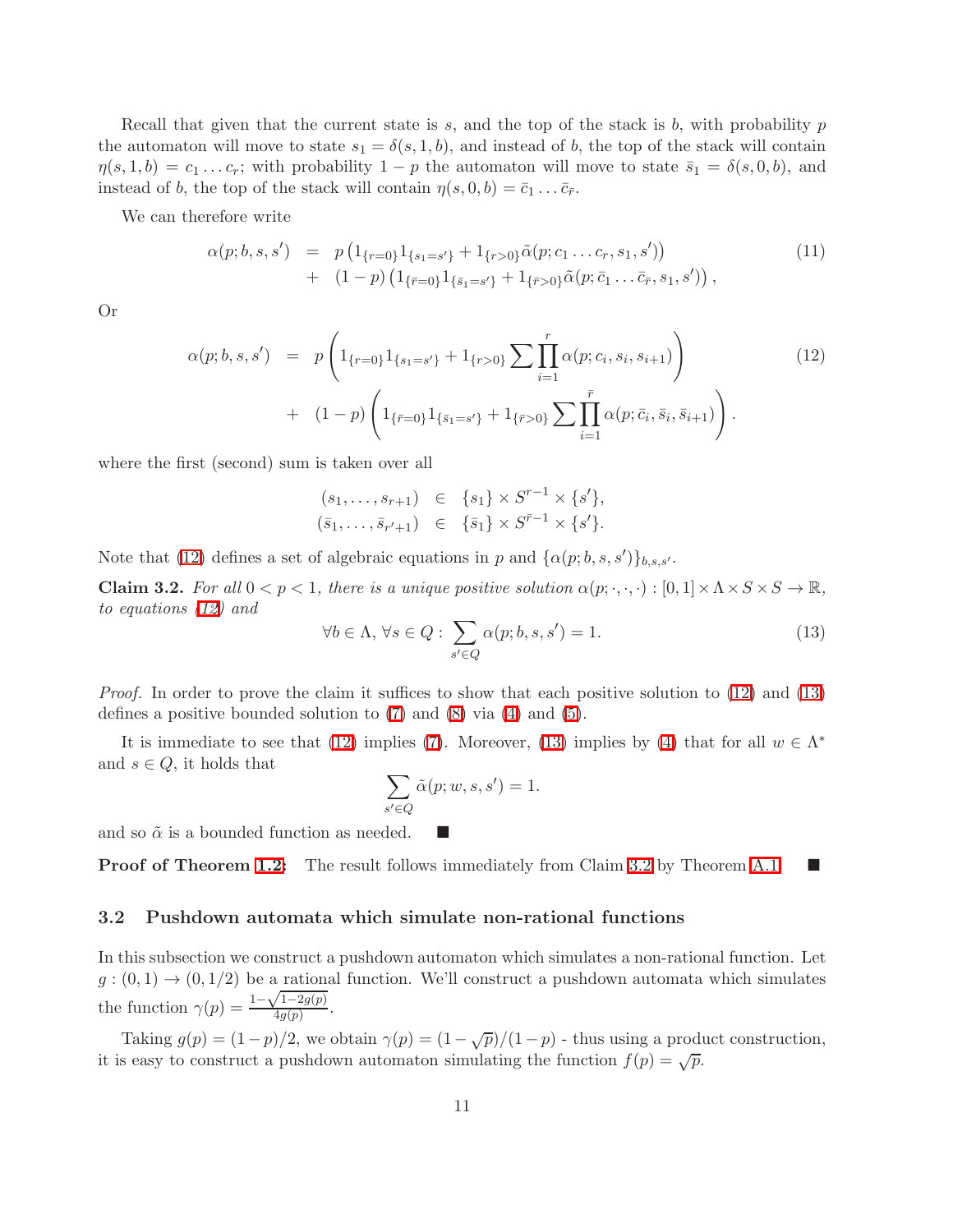

Consider a random walk on the ladder graph  $\mathbb{N} \times \{0, 1\}$  where an edge  $((x, y), (x', y'))$  is present if  $x = x'$  and  $|y - y'| = 1$ , or  $|x - x'| = 1$  and  $y = y'$ . The random walk moves to the left (right) with probability  $1 - 2g(p)$ , and up (down) with probability  $g(p)$ . Let  $\gamma$  be the probability that starting at  $(0, 1)$  the first hitting point of the random walk at level  $0 \left( \{ (0, 0), (1, 0) \} \right)$  is  $(0, 0)$ . It is easy to see that

$$
\gamma = g(p) + (1 - 2g(p))(1 - \gamma) + g(p)(\gamma^{2} + (1 - \gamma)^{2})
$$
  
= 1 - \gamma + 2g(p)\gamma^{2},

<span id="page-11-0"></span>and therefore

$$
\gamma(p) = \frac{1 - \sqrt{1 - 2g(p)}}{2g(p)}.\tag{14}
$$

It is easy to simulate the random walk with a pushdown automaton. The stack alphabet is  $\{x\}$ where  $x^n$  correspond to level n of the ladder – the initial word at the stack is x.

Assume first that the input alphabet is  $\{0, 1, 2\}$  where the probability that letter 1 appears is  $1 - 2g(p)$ , and the probability that letter 0 or 2 appears is  $g(p)$ .

Let  $s_0$  and  $s_1$  be two states of the automaton corresponding the left  $({0} \times \mathbb{N})$  and right  $({1} \times \mathbb{N})$ of the ladder. Reading the symbol 1 will correspond to a transition from  $s_0$  to  $s_1$  or vice-versa without changing the content of the stack. Reading the symbol 2 at state  $s_i$  will result at staying at state  $s_i$  and pushing an x to the stack. Reading the symbol 0 at state  $s_i$  with x at the top of the stack, will result at staying at state  $s_i$  while popping x from the stack. In this way it is possible to simulate the random walk given an infinite sequence of  $\{0, 1, 2\}$  symbols with  $(q(p), 1-2q(p), q(p))$ bias - and therefore toss a coin with bias [\(14\)](#page-11-0).

In the general case where we are given an infinite sequence of  $(p, 1 - p)$  bits, we use block constructions of Section [2](#page-4-1) in order to generate a sequence of  $(q(p), 1-2q(p), q(p))$  {0,1,2} variables together with the above construction in order to obtain the required result.

Remark 3.3. Similarly one may construct a pushdown automaton associated with a random walk on the ladder where the probabilities of going (up, left-right, down) are given by  $(g(p), 1 - g(p)$  $h(p), h(p)$ . Note however that in this case  $P_p[L_0 \cup L_1] = 1$  iff the random walk is recurrent iff  $h(p) \ge g(p)$ . Thus, unlike finite automata, there exist pushdown automata which define a valid simulation only for a proper subset of the interval  $(0, 1)$ .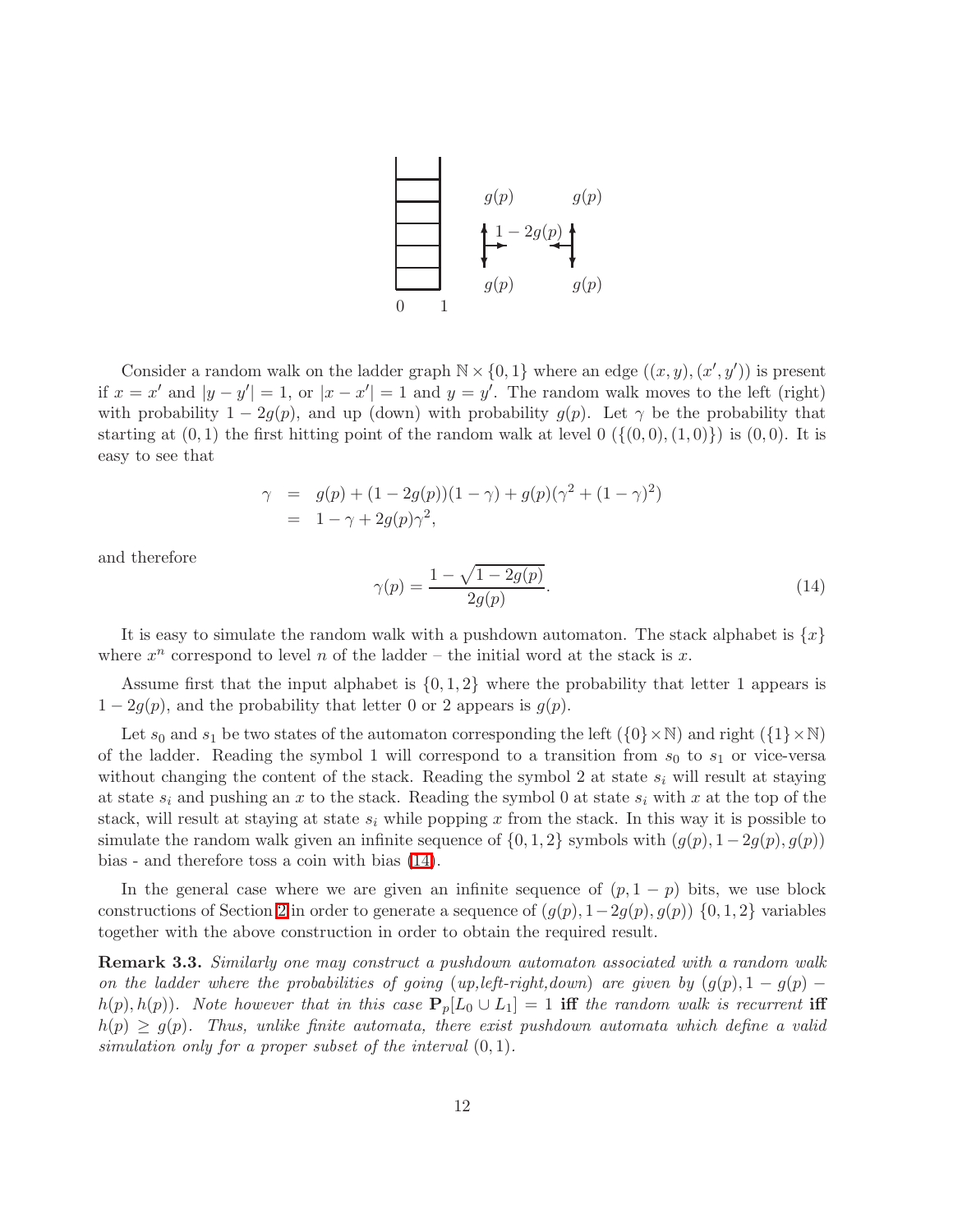# <span id="page-12-3"></span><span id="page-12-0"></span>4 Related models and open problems

### 4.1 Chomsky-Schützenberger theory

In the seminal paper [\[4\]](#page-14-4) titled "The algebraic theory of context-free languages" by Chomsky and Schützenberger, the authors discuss many beautiful relationships between different types of languages and their generating functions. The generating function of a grammar generating a language L is defined as  $f = \sum_{w \in L} n(w)w$ , where  $n(w)$  is the number of derivations of the word w in the grammar, and  $f$  is viewed as a formal power series in the non-commutative variables 0 and 1. The results of [\[4\]](#page-14-4) imply in particular that the generating function of a regular language is rational, which implies Proposition [2.3](#page-4-2) – simulation via finite automata always yield rational functions.

In [\[4\]](#page-14-4) it is also proven that the generating function of a context-free language is algebraic. However, this does not imply that coins tossed via pushdown automata are algebraic, as many of the context free languages are inherently ambiguous and for such languages, the non-commutative power series  $P(L) = \sum_{w \in \{0,1\}^*} 1_{\{w \in L\}} w$  is not algebraic. (see e.g. [\[6\]](#page-14-3); as Larry Ruzzo kindly noted, there are also context free languages with the prefix property that are inherently ambiguous).

Thus, while Proposition [2.3](#page-4-2) could be obtained by projecting the Chomsky-Schützenberger results from the non-commutative setting to the commutative setting, an analogous result for pushdown automata cannot be obtained in a similar way. Theorem [2.2](#page-4-0) may be interpreted as a commutative inverse to the Chomsky-Schützenberger result for regular languages, where additional positivity restrictions are imposed.

### <span id="page-12-1"></span>4.2 Theory of computability and Turing machines

A distinctive feature of the computation models discussed in this paper is that they have an unbounded input, unlike the classical Turing machine for which the input is of bounded length.

In [\[7\]](#page-14-5) (see [\[13\]](#page-14-6) for background), a computational model in analysis is introduced. This model has some common features with the model introduced here – in particular, the input is given as an unbounded sequence. However, the models are different as our model has an input drawn according to an i.i.d. distribution. Moreover, in our model we are looking for a coin which has exactly the correct distribution  $f(p)$ , while in [\[7\]](#page-14-5) the aim is find a Turing machine which for an (unbounded) input x, and an error bound  $\epsilon$  computes an approximation of the function  $f(x)$  within error margin  $\epsilon$ .

There are, however, some striking similarities between the two models. For instance the continuity results of [\[10\]](#page-14-1) should be compared with [\[7\]](#page-14-5) where it is shown that computable functions are continuous. Moreover it is easy to adapt the proofs of [\[10\]](#page-14-1) in order to show that if  $f : (0,1) \to (0,1)$ is computable and polynomially bounded from 0 and 1 at 0 and 1, then it possible to simulate the function  $f(p)$  via a Turing machine.

### <span id="page-12-2"></span>4.3 Exact sampling

The theory of exact sampling (see e.g.  $[2, 1, 15, 16]$  $[2, 1, 15, 16]$  $[2, 1, 15, 16]$  $[2, 1, 15, 16]$ ) deals with simulating a complicated probability measure using a simple one. Usually, the simple measure consists of a sequence of unbiased bits or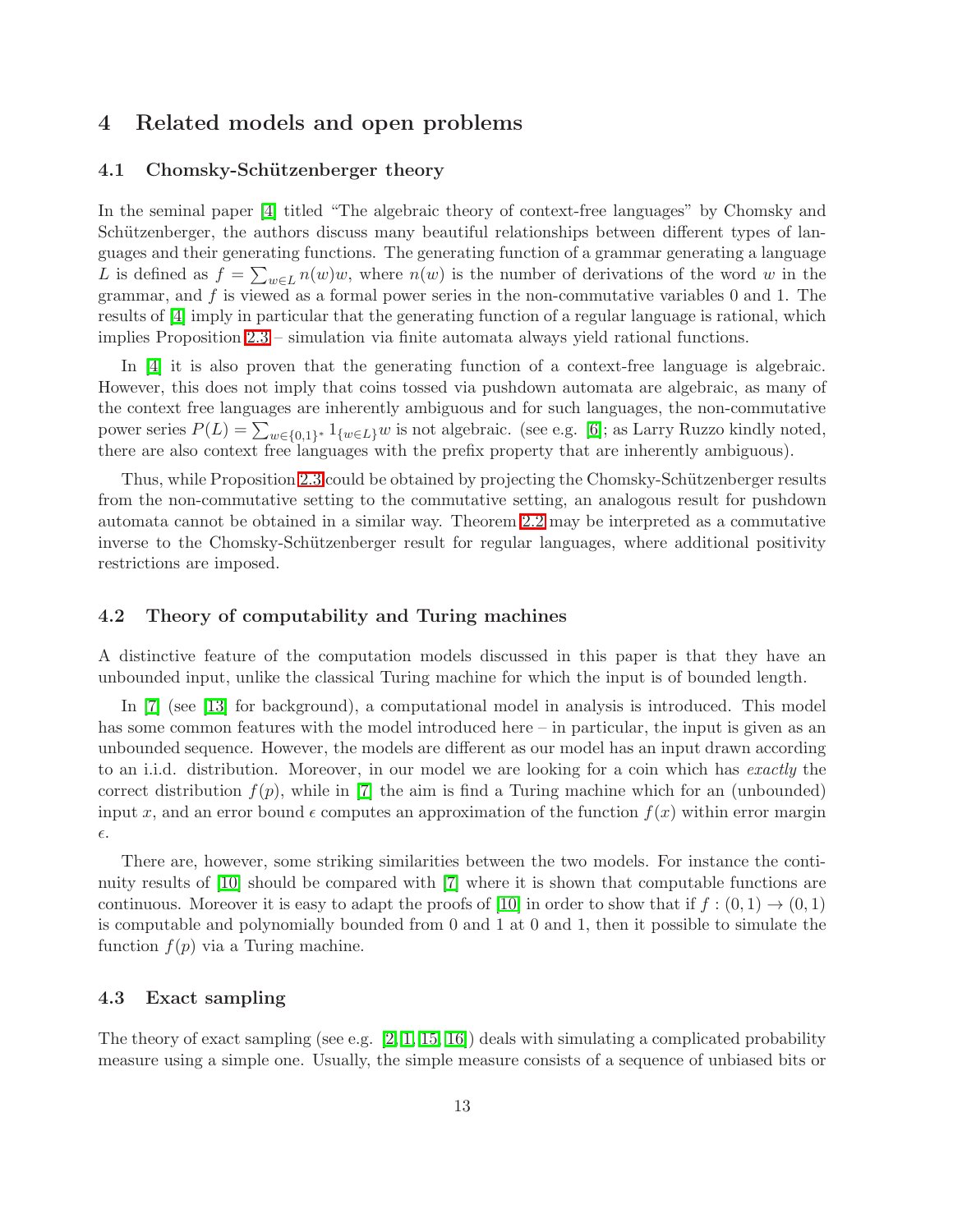a a sequence of uniform variables.

In this paper both probability measures of interest (the p coin and the  $f(p)$  coin) are simple. The difficulty here is that p is unknown. It is easy to estimate p, and therefore  $f(p)$ . However, to get a coin with an exact bias  $f(p)$  is harder.

Yet, the problem studied here may be interpreted as a problem in exact sampling. Consider the following examples.

- Suppose that some physical process produces percolation configuration on a grid  $\Gamma_1$ , where the probability of an open edge is p. We are interested in performing percolation on a grid  $\Gamma_2$ , where we want that the probability that an edge e is open in  $\Gamma_2$  to be equal to the probability that two vertices at distance 2 in  $\Gamma_1$  are connected by a path of length 2. Our results allow to use samples of the configuration  $\Gamma_1$  in order to produce samples for the process on  $\Gamma_2$ .
- Let  ${x_i}_{i\geq 1}$  be i.i.d. bits with unknown mean  $\alpha$ . Suppose that we are given the products  $\{y_i\}_{i\geq 1}$ , where  $y_i = x_{2i}x_{2i-1}$ , and we want to simulate (one or more) i.i.d. bits  $\{z_j\}$  with mean  $\alpha$ . This can be done using the pushdown automaton in Subsection [3.2](#page-10-3) that simulates the function  $\sqrt{p}$ .

### 4.4 Some open problems

**Problem 4.1.** Let  $f : (0,1) \rightarrow (0,1)$  be a rational function. What is the smallest size of an automaton that simulates  $f(p)$ ? Is there an efficient algorithm for finding this automaton?

This problem is potentially hard, as the size of the automaton probably depends on analytic and number theoretic properties of  $f$  (see [\[14\]](#page-14-11)).

**Problem 4.2.** Let  $f:(0,1) \rightarrow (0,1)$  be an algebraic function. Can f be simulated by a pushdown automaton?

Acknowledgment: We thank Jim Propp for suggesting the problem. We are grateful to Omer Angel, Paul Beame and Larry Ruzzo for helpful remarks, and to Russ Lyons and Sergey Fomin for references. Most of this work was done while the first author was a postdoctoral researcher at Microsoft Research, and the second author was visiting there.

# <span id="page-13-1"></span>References

- [1] D. J. Aldous (1990). A random walk construction of uniform spanning trees and uniform labeled trees. SIAM Journal on Discrete Mathematics, 3(4), 450–465.
- <span id="page-13-0"></span>[2] A. Broder (1989). Generating random spanning trees. In 30th Annual Symposium on Foundations of Computer Science, 442–447.
- [3] D. Cox, J. Little and D. O'Shea, Donal (1997). Ideals, varieties, and algorithms. An introduction to computational algebraic geometry and commutative algebra. Second edition. Undergraduate Texts in Mathematics. Springer-Verlag, New York, 1997.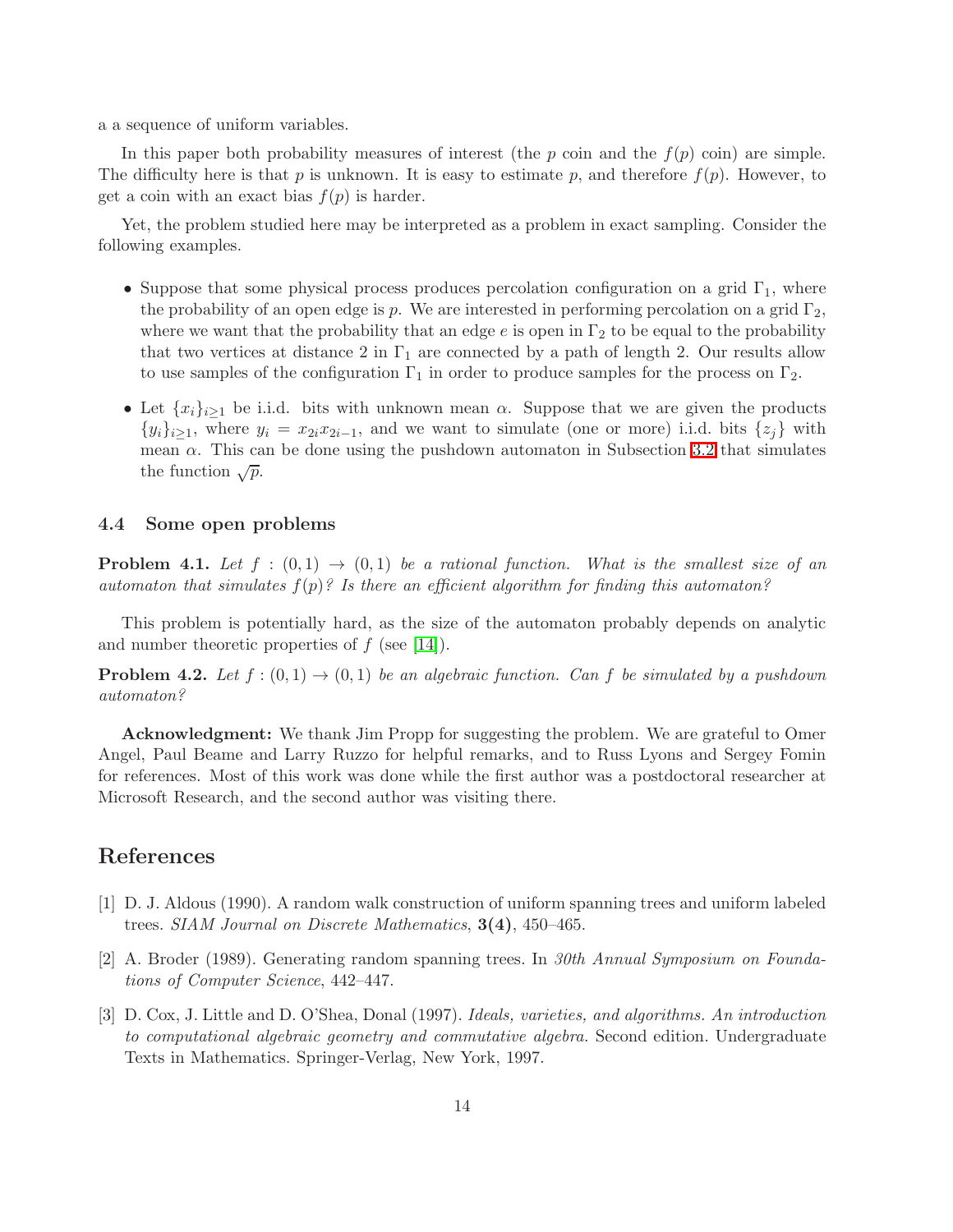- <span id="page-14-4"></span>[4] N. Chomsky and M. P. Schützenberger (1963). The algebraic theory of context-free languages. In Computer programming and formal systems, 118–161, North-Holland, Amsterdam.
- <span id="page-14-3"></span>[5] P. Elias (1972). The efficient construction of unbiased random sequence, Ann. Math. Stat. 43, 865–870.
- [6] J. E. Hopcroft and J. D. Ullman (1979). Introduction to automata theory, languages, and computation. Addison-Wesley Series in Computer Science. Addison-Wesley Publishing Co., Reading, Mass.
- <span id="page-14-5"></span><span id="page-14-2"></span>[7] A. Grzegorczyk (1955). Computable functionals. Fund. Math. 42, 168–202.
- <span id="page-14-10"></span>[8] P.W. Glynn and S. Henderson. Nonexistence of a class of variate generation schemes. Operations Research Letters, to appear.
- <span id="page-14-1"></span>[9] G.H. Hardy, J.E. Littlewood, and G. Pólya (1959). *Inequalities*, Cambridge University Press, Cambridge.
- <span id="page-14-9"></span>[10] M. S. Keane , G. L. O'Brien (1994). A Bernoulli factory, ACM Transactions on Modeling and Computer Simulation 4, Issue 2.
- [11] G. Pólya (1928) Uber positive Darstellung von Polynomen Vierteljschr, Naturforsch. Gez. Zurich **73**, 141–145. In Collected papers 2 (1974) MIT press, 309–313.
- [12] Y. Peres (1992). Iterating von Neumann's Procedure for Extracting Random Bits, Ann. Stat., 20, 590–597.
- <span id="page-14-11"></span><span id="page-14-6"></span>[13] M. B. Pour-El and J. I. Richards (1988). Computability in Analysis and Physics, Springer-Verlag.
- [14] V. Powers and B. Reznick (2002). A new bound for Polya's Theorem with applications to polynomials positive on polyhedra, to appear in MEGA 2000 proceedings, J. Pure Applied Algebra.
- <span id="page-14-7"></span>[15] J. G. Propp and D. B. Wilson (1996). Exact sampling with coupled Markov chains and applications to statistical mechanics. Random Structures and Algorithms,  $9(1,2)$ , 223–252.
- <span id="page-14-8"></span>[16] J. G. Propp and D. B. Wilson (1998). How to get a perfectly random sample from a generic Markov chain and generate a random spanning tree of a directed graph. Journal of Algorithms 27, 170–217.
- <span id="page-14-0"></span>[17] A. Turing (1936). On computable numbers, with an application to the Entscheidungsproblem. Proc. London Math. Soc., SER. 2 42, 230-265.
- [18] J. von Neumann (1951). Various techniques used in connection with random digits. Applied Math Series 12, 36–38.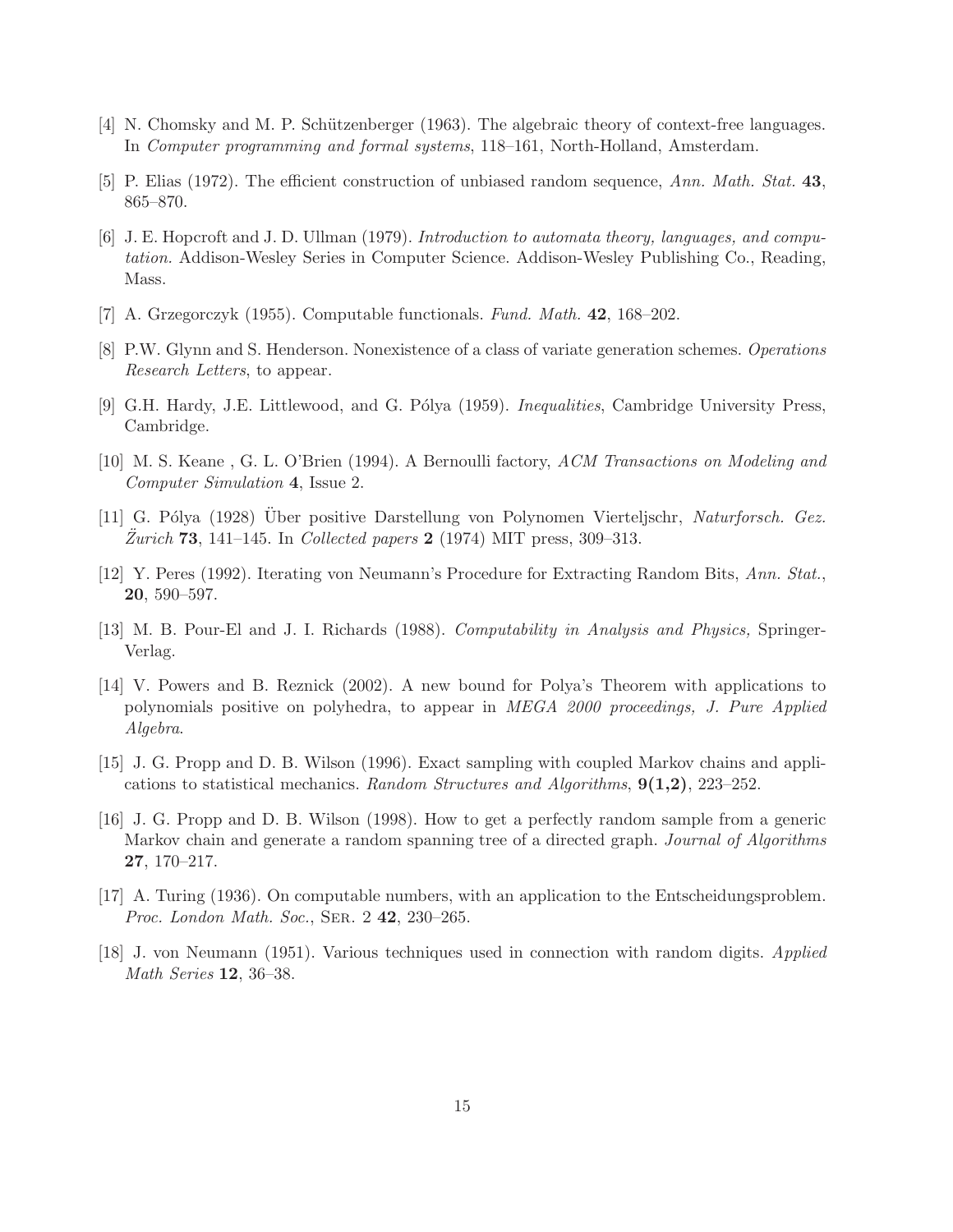## A Appendix on Algebraic functions

Christopher J. Hillar  $<sup>1</sup>$ </sup> chillar@math.berkeley.edu

<span id="page-15-0"></span>The purpose of this note is to establish the following fact using techniques from real algebraic geometry. It will be a direct corollary of the more general Theorem [A.2](#page-16-0) below.

**Theorem A.1.** Let  $\{F_i(p, x_1, \ldots, x_n)\}_{i=1}^m \subset \mathbb{Q}[p, x_1, \ldots, x_n]$ , and let S be the set in  $\mathbb{R}^{n+1}$  defined by

$$
S = \left\{ (p, x_1, \ldots, x_n) : 0 < p < 1 \land \bigwedge_{j=1}^n 0 \le x_j \le 1 \land \bigwedge_{i=1}^m F_i(p, x_1, \ldots, x_n) = 0 \right\}.
$$

Suppose that for each  $p \in (0,1)$ , there exist a unique  $(a_1, \ldots, a_n) \in \mathbb{R}^n$  such that  $(p, a_1, \ldots, a_n) \in$ S; equivalently, S is given as the image of some function  $\phi : (0,1) \rightarrow [0,1]^{n+1}$  with  $\phi(p) =$  $(p, \phi_1(p), \ldots, \phi_n(p))$ . Then, there exist nonzero polynomials  $g_j \in \mathbb{Q}[X, Y]$  such that

$$
g_j(p, \phi_j(p)) = 0
$$

for all  $p \in (0,1)$ .

We begin with an abstract setting. Let K be a field, and let P be a subset of K satisfying the following two properties:

- 1. If  $x, y \in P$ , then  $x + y$  and  $xy \in P$ .
- 2. K is the disjoint union of P,  $\{0\}$ , and  $-P$ .

A subset P as above is called the set of *positive* elements, and we say that P is an *ordering* of K. A field K is then an *ordered* field if there exists an ordering of K. A real field is a field in which  $-1$ is not a sum of squares, and a *real closed field R* is a real field such that such that any algebraic extension of R that is real must be equal to R. For example, both R and  $\mathbb{R} \cap \mathbb{Q}^a$  are real closed fields (where  $\mathbb{Q}^a$  is the algebraic closure of  $\mathbb{Q}$ ). For ease of notation below, we set  $\mathbb{Q}^* = \mathbb{R} \cap \mathbb{Q}^a$ . From the definition, it is clear that any real field must have characteristic  $0$ , and thus  $\mathbb Q$  naturally embeds in any real field. It also follows that  $\mathbb{Q}^*$  is a subset of every real closed field.

Any real closed field R has a unique ordering, and the positive elements are the squares of R. Moreover, every polynomial of odd degree in  $R[x]$  has a root in R [\[4,](#page-18-0) p. 452]. In light of these observations, the axioms for the theory of real closed fields (RCF) consist of [\[3,](#page-18-1) p. 24]:

- 1. the axioms for ordered fields;
- 2.  $\forall x > 0 \ \exists y \ y^2 = x;$
- 3. the axiom ∀ $x_0 \ldots \forall x_{n-1} \exists y \; y^n + x_{n-1}y^{n-1} + \cdots + x_0 = 0$  for each odd  $n > 0$ .

<sup>&</sup>lt;sup>1</sup>This work is supported under a National Science Foundation Graduate Research Fellowship.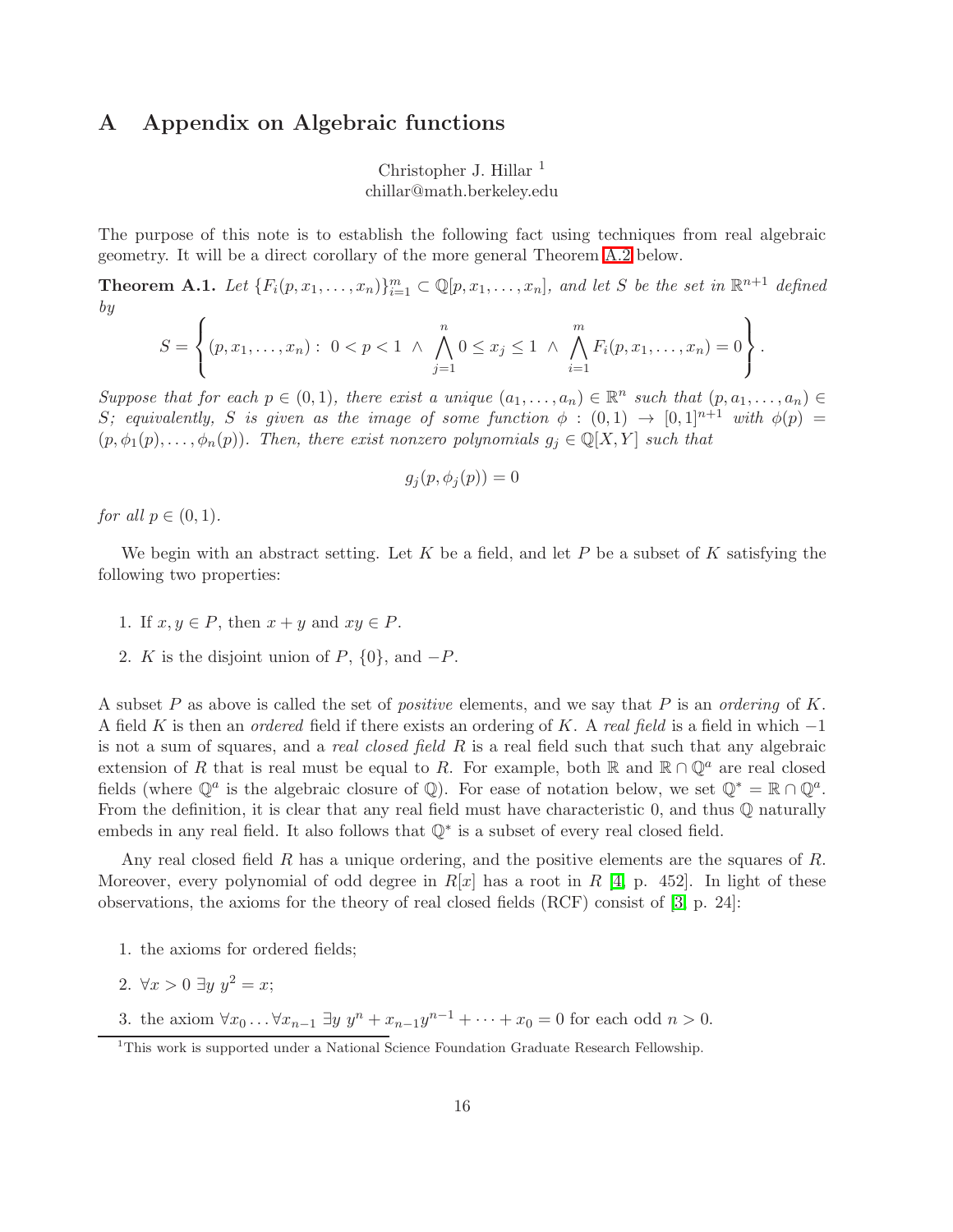The set S as in Theorem [A.1](#page-15-0) is an example of a set definable by a Boolean combination of a finite number of polynomial inequalities and equalities (over  $\mathbb{Q}$ ). Such a set is called *semialgebraic* (over  $\mathbb{Q}$ ), and a function is called *semialgebraic* if its graph is a semialgebraic set. We may now state the main theorem.

<span id="page-16-0"></span>Theorem A.2. Let R be a real closed field, and let A be a semialgebraic subset of R defined using polynomials  ${H_i(p)}_{i=1}^k \subset \mathbb{Q}[p]$ . Also, let S be a semialgebraic subset of  $R^{n+1}$  defined by  ${F_i(p, x_1, \ldots, x_n)}_{i=1}^m \subset \mathbb{Q}[p, x_1, \ldots, x_n]$ . Suppose that for each  $p \in A$ , there exist a unique point  $(a_1, \ldots, a_n) \in R^n$  such that  $(p, a_1, \ldots, a_n) \in S$ ; equivalently, S is given as the image of some function  $\phi: A \to R^{n+1}$  with  $\phi(p) = (p, \phi_1(p), \ldots, \phi_n(p))$ . Then, there exist nonzero polynomials  $g_j \in \mathbb{Q}[X, Y]$  such that

$$
g_j(p, \phi_j(p)) = 0
$$

for all  $p \in A$ .

A fundamental fact about RCF is that it is a *complete theory* [\[3,](#page-18-1) p. 19] in the sense that each first order sentence expressible in the theory of RCF is either true in every structure satisfying the RCF axioms or false in every such structure. For example, the sentence,  $\forall x \exists y \; y^2 = -x$ , evaluates to false for any structure (such as R) satisfying the axioms of RCF. As a standard application of completeness, we present the following

<span id="page-16-3"></span>**Lemma A.3.** Assume the hypothesis of Theorem [A.2.](#page-16-0) Then, for each  $p \in A \cap \mathbb{Q}^*$ , we have that  $\phi_j(p) \in \mathbb{Q}^*$  for all  $j \in \{1, \ldots, n\}.$ 

*Proof.* To simplify notation, we write " $p \in A$ ", for example, in place of the Boolean combination of polynomial inequalities and equalities that defines  $A$ . As  $\mathbb Q$  embeds in any real closed field, the sentence,

$$
\forall p \ \exists x_1 \ldots \exists x_n \ \neg (p \in A) \ \lor \ (p, x_1, \ldots, x_n) \in S,
$$

is a valid sentence in any structure satisfying the axioms of RCF. By completeness, it must have the same truth value in every real closed field. Since it is a true statement in  $R$  by assumption, it follows that it is also true in the real closed field  $\mathbb{Q}^*$ . Let  $p \in A \cap \mathbb{Q}^*$ . Then, there exists a tuple,  $a = (a_1, \ldots, a_n) \in (\mathbb{Q}^*)^n$ , such that  $(p, a_1, \ldots, a_n) \in S$ . By the hypothesis, this a must be the unique tuple in  $R^n$  for this p, and hence for all j,  $\phi_j(p) = a_j \in \mathbb{Q}^*$ , completing the proof.  $\blacksquare$ 

A key result in the theory of RCF is the following theorem (which is essentially a restatement of the fact that RCF has quantifier elimination) [\[5,](#page-18-2) p. 92].

**Theorem A.4 (Tarski-Seidenberg Theorem).** The projection of a semialgebraic set is semialgebraic.

<span id="page-16-2"></span>**Corollary A.5.** The functions  $\phi_j$  are semialgebraic functions.

*Proof.* Let  $T = \{(p, x_1, \ldots, x_n) : p \in A \land (p, x_1, \ldots, x_m) \in S\}$ , which is semialgebraic. Then, the image of the projection of T into  $R^2$  given by  $(p, a_1, \ldots, a_n) \mapsto (p, a_j)$  is also semialgebraic by the theorem.

<span id="page-16-1"></span>Semialgebraic functions are well-behaved in the following sense [\[6,](#page-18-3) p. 17].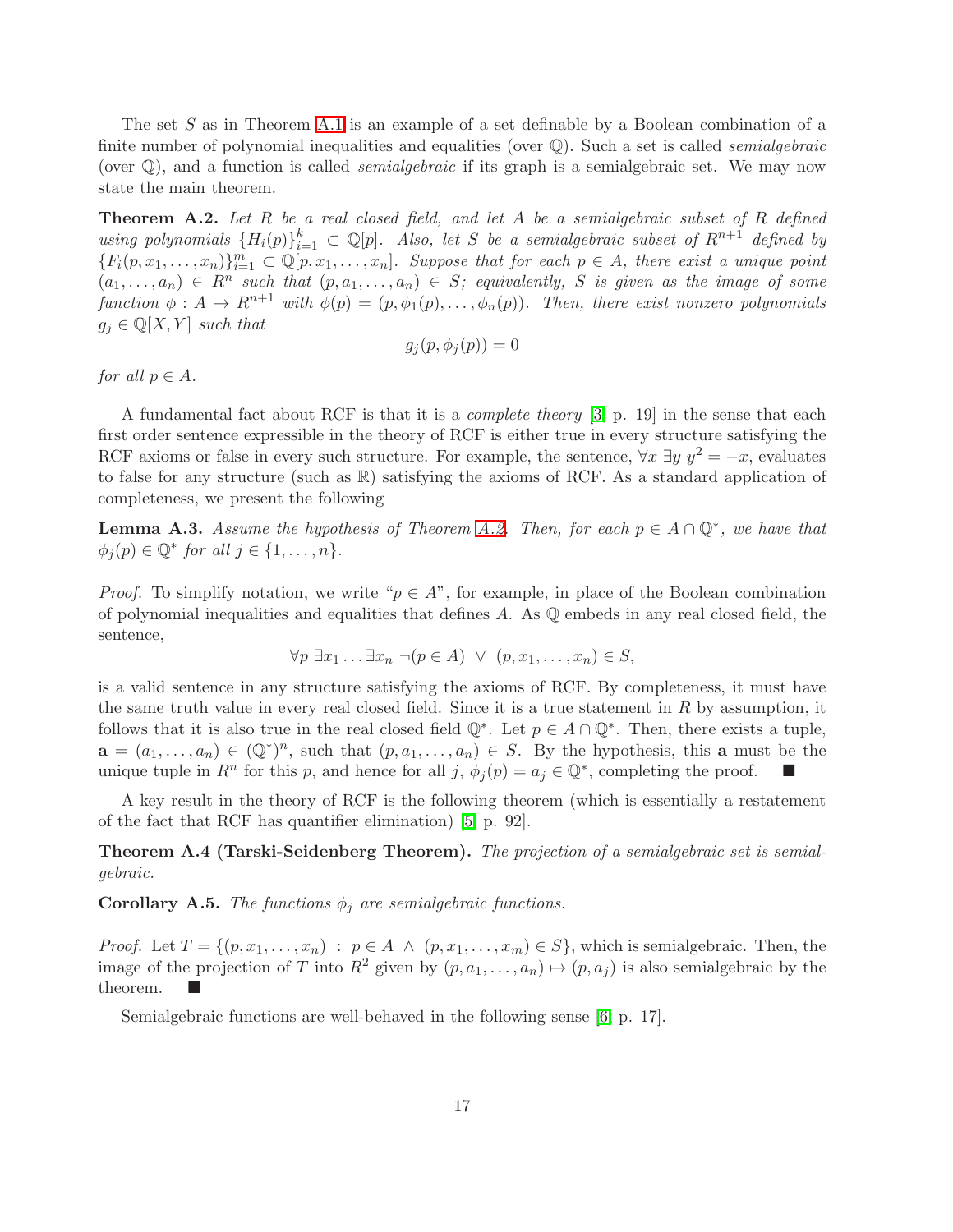**Theorem A.6.** Let R be a real closed field. If T is a semialgebraic subset of  $R^n$  and  $h: T \to R$  is semialgebraic, then there is a nonzero polynomial  $g(X_1, \ldots, X_n, Y) \in R[X_1, \ldots, X_n, Y]$  such that  $g(\mathbf{x}, h(x)) = 0$  for all  $\mathbf{x} \in T$ .

We remark that applying Theorem [A.6](#page-16-1) with Corollary [A.5](#page-16-2) already gives a result similar to Theorem [A.2.](#page-16-0) The only subtlety is that we would like the polynomial g to be in  $\mathbb{Q}[X, Y]$  instead of  $R[X, Y]$ . We are now ready prove Theorem [A.2.](#page-16-0)

*Proof of Theorem [A.2.](#page-16-0)* Fix  $j \in \{1, ..., n\}$ . We will apply Theorem [A.6](#page-16-1) with  $R = \mathbb{Q}^*$  and  $T =$  $A \cap \mathbb{Q}^*$ . From Lemma [A.3,](#page-16-3) it follows that  $\phi_j(T) \subseteq \mathbb{Q}^*$ , and from Corollary [A.5,](#page-16-2) we have that  $\phi_j$ is semialgebraic. Therefore, from Theorem [A.6,](#page-16-1) there is a nonzero polynomial  $g(X,Y) \in \mathbb{Q}^*[X,Y]$ such that  $g(p, \phi_j(p)) = 0$  for all  $p \in A \cap \mathbb{Q}^*$ . We will now produce a nonzero polynomial  $\tilde{g} \in \mathbb{Q}[X, Y]$ with the same property.

Consider the field,  $\mathbb{Q}^*(X)$ , of rational functions in the variable X. View  $g(X,Y)$  as a polynomial in the variable Y over  $\mathbb{Q}^*(X)$ , and, upon clearing denominators, let  $q_i(X,Y) \in \mathbb{Q}^*[X,Y]$  (i = 1,...,r) be the irreducible factors of  $g(X,Y)$  (over  $\mathbb{Q}^*(X)$ ). It is clear that for all  $p \in A \cap \mathbb{Q}^*$ , we have

$$
\prod_{i=1}^r q_i(p, \phi_j(p)) = 0.
$$

Fix i and let  $\alpha_1, \ldots, \alpha_t \in \mathbb{Q}^*$  be all of the coefficients in  $q_i(X, Y)$ . Extend  $\mathbb{Q}(X)$  by these coefficients, so that  $\mathbb{Q}(X)(\alpha_1,\ldots,\alpha_t)$  is a finite extension of  $\mathbb{Q}(X)$ . Also, let  $\mathbb{Q}(X)(\alpha_1,\ldots,\alpha_t)(y)$  be a finite extension of  $\mathbb{Q}(X)(\alpha_1, \ldots, \alpha_t)$  defined by the equation  $q_i(X, y) = 0$ . It follows that y is algebraic over  $\mathbb{Q}(X)$ , and upon clearing denominators, let  $\tilde{q}_i(X, Y) \in \mathbb{Q}[X, Y]$  be such that  $\tilde{q}_i(X, y) = 0$ .

Since both  $q_i(X, Y)$  and  $\tilde{q}_i(X, Y)$  have y as a root and since  $q_i(X, Y)$  is irreducible, it follows that  $q_i(X, Y)$  divides  $\tilde{q}_i(X, Y)$ . As both  $\tilde{q}_i(X, Y)$  and  $q_i(X, Y)$  are in  $\mathbb{Q}^*[X, Y]$ , Gauss's Lemma [\[4,](#page-18-0) p. 181] gives us that,

$$
h_i(X,Y) = \tilde{q}_i(X,Y)/q_i(X,Y) \in \mathbb{Q}^*[X,Y].
$$

Let

$$
\tilde{g}(X,Y) = \prod_{i=1}^r \tilde{q}_i(X,Y) \in \mathbb{Q}[X,Y].
$$

We claim that  $\tilde{g}(X, Y)$  is our desired polynomial. But indeed, for all  $p \in A \cap \mathbb{Q}^*$ ,

$$
\tilde{g}(p, \phi_j(p)) = \prod_{i=1}^r q_i(p, \phi_j(p)) h_i(p, \phi_j(p)) = 0.
$$

Finally, let A and R be as in the statement of Theorem [A.2,](#page-16-0) and let W be the graph of  $\phi_i : A \to R$ , which is a semialgebraic set (over Q). Consider the sentence,

$$
\forall p \ \forall a \ \neg((p, a) \in W) \ \lor \ \tilde{g}(p, a) = 0,
$$

which is valid in any structure satisfying the axioms of RCF (again, since  $\mathbb Q$  embeds in any real closed field). By the above argument, it is a true statement for Q<sup>∗</sup> , and therefore, by completeness, it is also true for R. This completes the proof.  $\Box$ 

As a final remark, we note that the fussiness in the proof of Theorem [A.2](#page-16-0) was necessary to avoid division by zero after applying the substitution homomorphism with  $X \mapsto p$  and  $Y \mapsto \phi_i(p)$ .